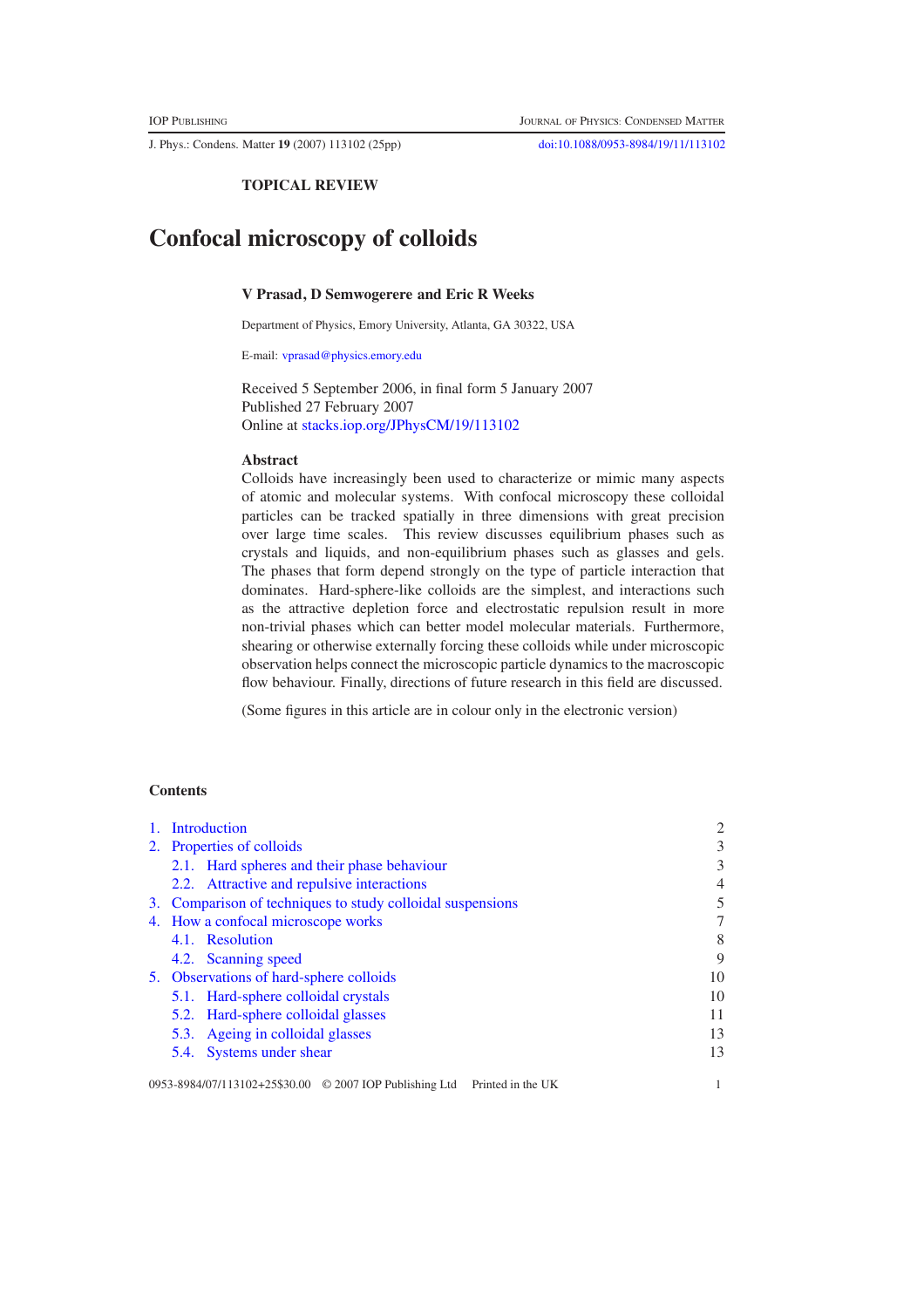<span id="page-1-0"></span>

| 6. Observations of interacting systems         | 15 |  |
|------------------------------------------------|----|--|
| 6.1. Colloidal gels                            | 15 |  |
| 6.2. Attractive glasses                        | 16 |  |
| 6.3. Liquid–liquid or liquid–solid coexistence | 17 |  |
| 6.4. Ionic systems                             | 17 |  |
| 6.5. Anisotropic systems                       | 19 |  |
| 7. New directions                              | 19 |  |
| Acknowledgments                                | 20 |  |
| References                                     |    |  |
|                                                |    |  |

# **1. Introduction**

Optical microscopy is widely used in many systems where the domain of interest lies in the submicrometre to micrometre range. These include biological systems such as cells or tissue as well as areas of 'soft' physics such as complex fluids and colloidal dispersions, the main focus of this review. Since the important length scales are of the order of the wavelength of visible light, microscopy provides a powerful tool to obtain real-space and real-time information about the complex mechanisms that govern these systems [\[1\]](#page-19-2). The ease of sample preparation at room temperature and atmospheric pressure (as opposed to, say, low temperature or low pressure conditions for electron microscopy) also makes optical microscopy a convenient technique. Nevertheless, certain problems exist for complex many-body systems that interact with light; the most prominent one being multiple scattering. Visualization deep within the sample is difficult for an optically dense sample such as a biological tissue or a concentrated colloidal dispersion, as the light that enters the sample undergoes many scattering events resulting in blurriness of the image.

This problem was first faced by Marvin Minsky in the 1950s as he tried to visualize the way nerve cells were connected in the human nervous system [\[2\]](#page-19-3). His solution was two-fold: first, point by point illumination of the sample to minimize aberrant rays of scattered light from regions outside the image plane of interest; and second, a pinhole aperture in the image plane on the other side of the objective, to reject out-of-focus light. This prototype for the first confocal microscope used a carbon-arc lamp as the light source and a translating stage to visualize each point of the sample. Subsequent improvements utilize a laser and scan the laser beam rather than translating the sample. These two improvements enabled confocal microscopy to become a powerful tool for many scientific fields [\[3–5\]](#page-19-4); details of these improvements, as well as advances in the speed and resolution of confocal imaging, are described in later sections of this review.

The use of confocal microscopy in colloidal systems is a relatively recent development, in part driven by the discovery that monodisperse colloids could mimic many of the phases seen in atomic systems [\[6\]](#page-19-5). While these observations were performed by bulk techniques such as light scattering, further information about the microscopic details of these systems required visualization in concentrated dispersions. One of the first studies to look at colloids with a confocal microscope was by Yoshida *et al* in 1991 [\[7\]](#page-19-6) who looked deep within a sample of charged polystyrene latex colloids and observed hexagonal ordering of the spheres. van Blaaderen and Wiltzius [\[8\]](#page-19-7) extended the capability of confocal microscopy to denser systems, imaging spheres with packing fractions of ∼60% to observe structure in the so-called colloidal glass phase. Such a high density of particles required a significant advance in imageanalysis algorithms; the positions of thousands of particles separated by distances slightly larger than their diameter had to be located to high accuracy. Once this was achieved almost any micrometre-sized colloidal system could be studied by confocal microscopy.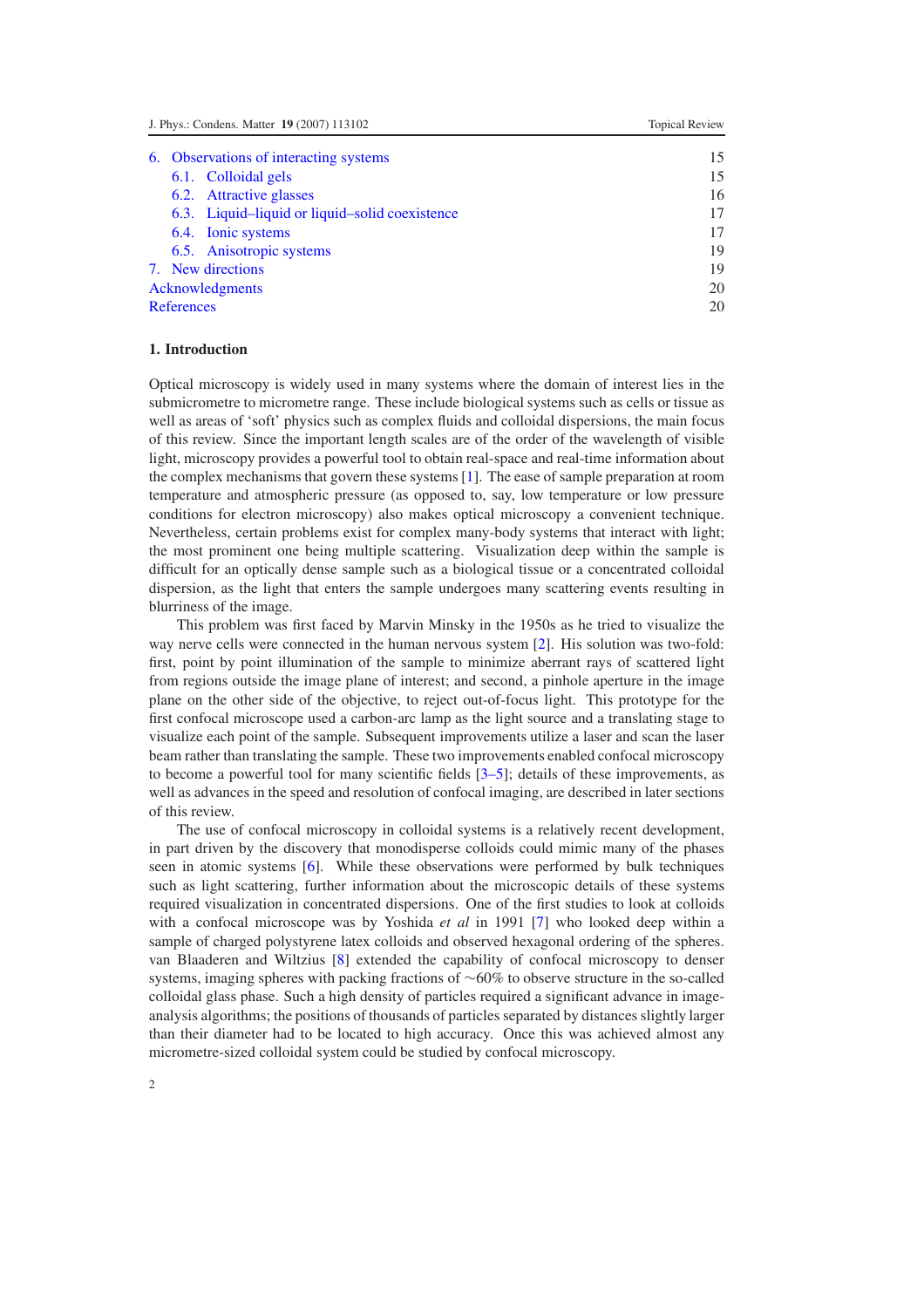<span id="page-2-1"></span><span id="page-2-0"></span>Advances in imaging and particle-tracking have led to rapid advances in our understanding of colloidal phenomena, and confocal microscopy is currently a tool in the laboratories of many research groups. In subsequent sections we discuss the details of how confocal microscopes function and some of the interesting physics governing colloidal systems that can be captured with this technique.

# **2. Properties of colloids**

#### *2.1. Hard spheres and their phase behaviour*

Colloids have been used as models for atomic and molecular systems as they demonstrate many of the phases observed in such systems. The simplest model system is the hardsphere system  $[9-13]$  in which the colloids are non-interacting at all separations beyond their radius and infinitely repulsive on contact. The sole control parameter that determines the phase behaviour of hard-sphere colloids is the sphere volume fraction  $\phi$ , a non-dimensional quantity related to the number density *n* ( $\phi = (4\pi/3)a^3n$  with particle radius *a*). Here we discuss only the simple monodisperse case, although other parameters that could be considered include polydispersity, the aspect ratio of ellipsoids, etc. The size of the sphere is not a control parameter for ideal hard spheres, but for colloidal suspensions it can strongly affect sedimentation or even the overall dynamics of the sphere. In the case of sedimentation this is because gravitational energy is still significant at the colloidal length scale when compared to thermal fluctuations. Balancing this energy with  $k_B T$  gives a gravitational height  $h = k_B T/F_g$ , where the gravitational force on a sphere of radius *a* is  $F_g = (4/3)\pi a^3 \Delta \rho g$  ( $\Delta \rho$  is the density difference between the colloid and the surrounding fluid). The gravitational height can be varied by many orders of magnitude, either by going to a low gravity environment, such as in space [\[14\]](#page-19-9), or a high gravity one, by mismatching the density of the colloid and solvent [\[15–17\]](#page-19-10). For most systems it is desirable to have *h* larger than the sample chamber height as gravitational effects can then be neglected (for example,  $h = 1$  mm for  $a \sim 0.5 \mu$ m and  $\Delta \rho = 1$  kg m<sup>-3</sup>). The other effect of size arises due to diffusion; larger particles diffuse more slowly than smaller particles. This can be quantified by the diffusion coefficient  $D = k_B T/6\pi \eta a$  which determines how fast a sphere diffuses in a fluid solvent of viscosity  $\eta$ . The time scale for a particle to diffuse a distance equal to its own radius is  $\tau_B = a^2/6D$ ; this sets the dynamic time scale of the colloidal system in question (for a micrometre-sized particle in water  $\tau_B$  is of the order of seconds).

In a dilute system ( $\phi \rightarrow 0$ ) the spheres are disordered and generally far from each other like a dilute gas. As the volume fraction increases from the dilute limit spheres remain in a disordered state. Denser states have spatial correlations between the positions of the spheres and thus these states are more analogous to liquids than to gases, although this distinction is somewhat arbitrary. The maximum amorphous packing is  $\phi \approx 0.64$  [\[18–21\]](#page-19-11), often termed RCP for 'random close packing' (see figure [1\)](#page-3-1).

If the hard-sphere system is allowed to equilibrate as the volume fraction is increased, however, the system undergoes an entropy driven phase transition to a crystalline state [\[6\]](#page-19-5). This transition starts at  $\phi = 0.494$  with a coexistence region up to  $\phi = 0.545$ . States with 0.494  $\lt \phi \lt 0.545$  have crystalline domains ( $\phi = 0.545$ ) coexisting with liquid regions  $(\phi = 0.494)$  (see figure [1\)](#page-3-1). This phase persists from  $\phi = 0.545$  to 0.740, the maximal packing a 3D system of monodisperse spheres can obtain.

In addition to these equilibrium phases colloidal systems can also exhibit non-equilibrium behaviour. For example, at  $\phi = 0.58$  the crystallization of the colloids can be arrested by the appearance of a metastable, kinetically trapped state known as a glass that persists until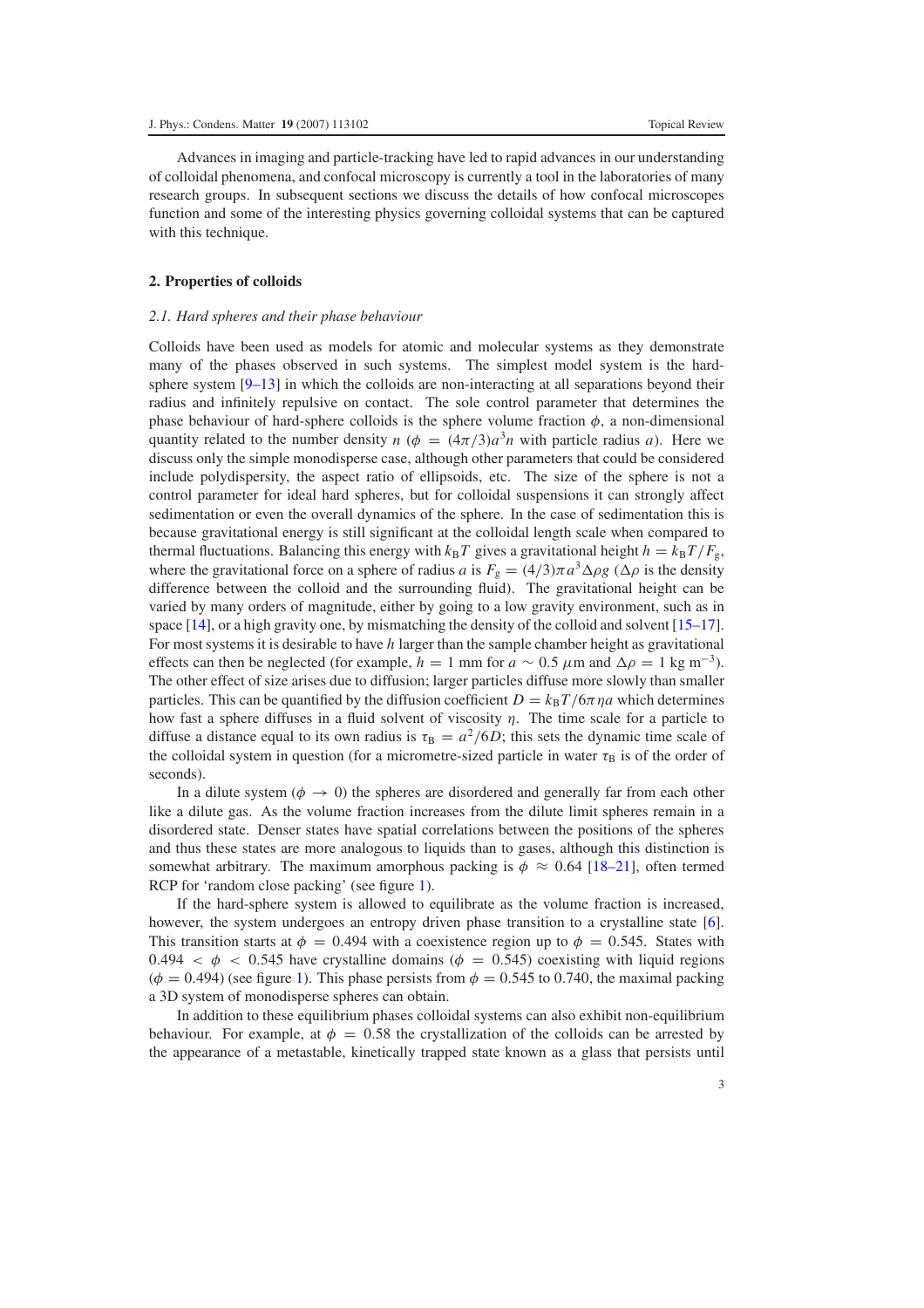<span id="page-3-1"></span>

**Figure 1.** Phase diagram of hard spheres, where the control parameter is the volume fraction  $\phi$ .

random close packing. (It is now believed that this requires some slight polydispersity to occur, ∼5% [\[22,](#page-19-12) [23\]](#page-19-13).) The glass is characterized by a large increase in the viscosity of the system [\[24\]](#page-19-14) despite no perceptible change in structure [\[8\]](#page-19-7). Furthermore, the colloidal glass has some properties of a solid: for example, the system has a finite yield stress, and the elastic modulus is larger than the viscous modulus [\[25\]](#page-19-15). While the glass transition has also been observed in atomic and molecular systems, the mechanism that drives this transition is still a matter of active research  $[26-29]$ .

<span id="page-3-0"></span>Confocal microscopy experiments studying hard-sphere like colloidal particles are discussed in section [5.](#page-9-0)

# *2.2. Attractive and repulsive interactions*

Hard spheres are imperfect as models for atoms. Real materials have chemical attractions and bonds that help hold the atoms together, as well as repulsive interactions between their nuclei that stabilize them. Thus, it is critical to study colloids with more complex interactions (attractive and repulsive) than the simple hard-sphere short-range repulsion. While this increases the parameter space to be explored, there is also more richness in the observed phase behaviour. Here we offer only brief descriptions of four important interactions: steric stabilization, Coulombic repulsion, van der Waals attraction and depletion. For more information see [\[30–32\]](#page-20-1).

Steric stabilization occurs when a boundary layer is added to a colloidal particle. For example, some colloids have a layer of short polymers coating the surface and sticking out [\[33\]](#page-20-2). If two such particles approach, the polymers begin overlapping and obstructing each other; this is a repulsive interaction and prevents the colloids from approaching too closely. It is precisely such colloids that are most often used as model hard spheres [\[8,](#page-19-7) [34\]](#page-20-3). In other colloidal suspensions, most typically in aqueous suspensions, adding a surfactant serves the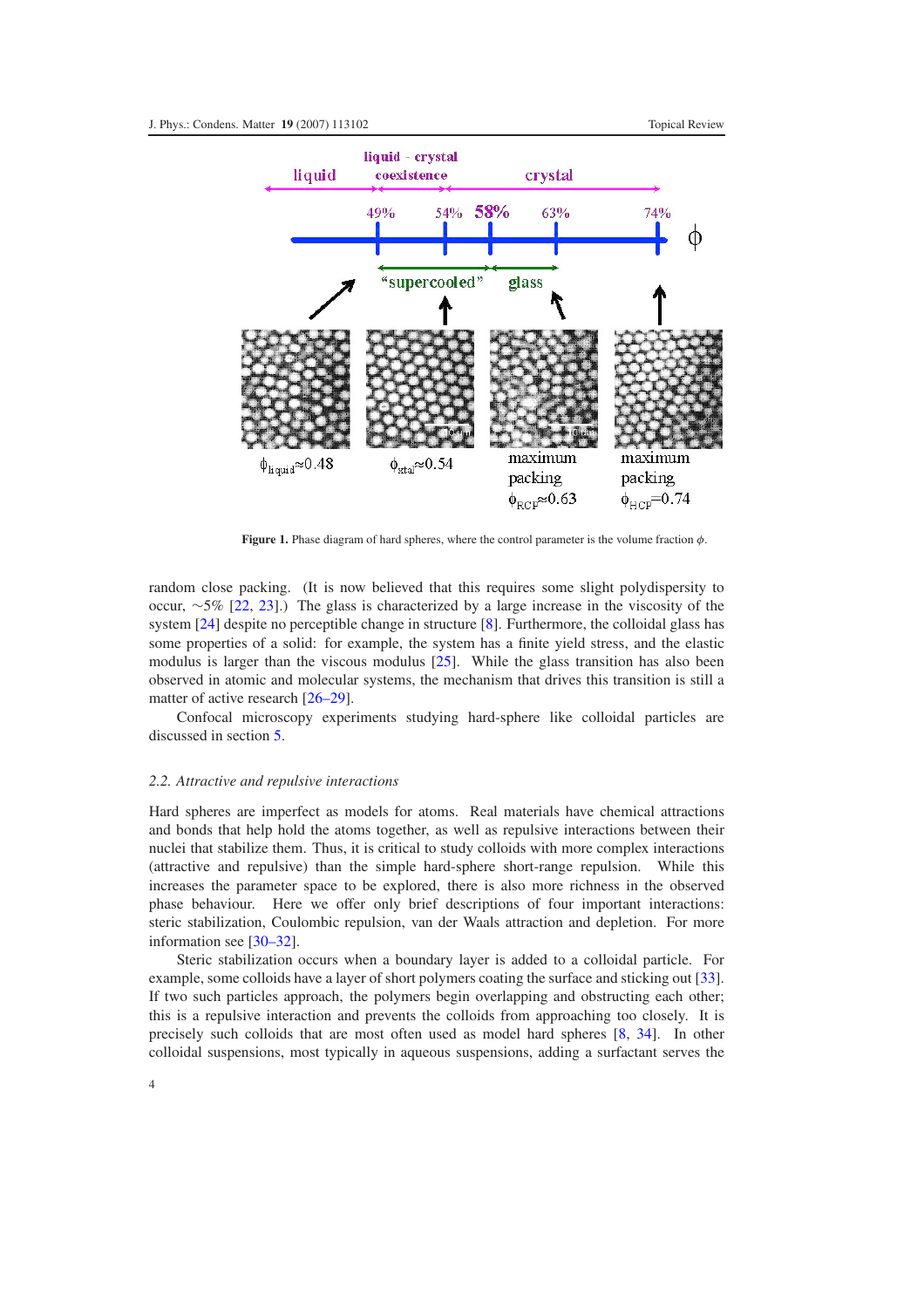same purpose. The hydrophobic tail of the surfactant coats the colloidal particles, and the polar head sticks into the water, thus providing the steric stabilization.

Coulombic repulsion occurs when surface groups on the colloidal particles dissociate, leaving the particles charged. Counterions in the water hover nearby, forming an electrostatic 'Debye double layer' around the particle. Particles separated by distances much larger than the thickness of the Debye double layer feel essentially no electrostatic repulsion. By adding salt, the length of the Debye double layer can be reduced. The details of the interaction between the charged colloidal particles and their counterions are complex; for more details see [\[30–32\]](#page-20-1). Interesting phases seen with charged particles are discussed in section [6.4.](#page-16-1)

While repulsive forces prevent colloidal aggregation, and are thus often of industrial and commercial interest, attractive interactions are often desirable as more closely modelling atomic interactions. The van der Waals force is caused by fluctuating dipoles in the colloidal particles. The interaction potential is short-ranged, decaying as  $1/r<sup>6</sup>$ , but is very strong at short distances, with energies of interaction  $U \gg k_B T$ . Particles which are not sterically stabilized or charge stabilized can approach each other at close distances and tend to stick irreversibly due to the van der Waals force [\[30,](#page-20-1) [32\]](#page-20-4). This force can be diminished somewhat by using a solvent having the same refractive index as the colloidal particles.

The depletion force arises in the presence of a polymer or smaller species of colloid. The smaller entities create an osmotic pressure within the solvent that drives the large colloids together. The depth of the interaction can be changed by changing the polymer (small colloid) concentration while the range of the interaction can be varied by varying the size of the polymer (smaller colloid) [\[35–37\]](#page-20-5). The ability to change depth and range independently is the key advantage of the depletion force for studies of model systems. Typically the size of the smaller species is limited to at most  $\approx$ 10% of the large particles.

Studies of colloids with attractive interactions are discussed in section [6.1.](#page-14-1) In general, understanding how the microscopic details of particle interactions relate to their mesoscopic structure and macroscopic rheological properties [\[32\]](#page-20-4) is one of the principal questions of the field of soft condensed matter, and is highly relevant to industrial use of soft materials.

A brief mention should be made of the most commonly used colloids, polymethylmethacrylate (PMMA) spheres of radius  $a = 0.2-2$   $\mu$ m coated with a sterically stabilizing agent that prevents aggregation [\[33\]](#page-20-2). Particles are dyed by introducing a fluorophore into the spheres, either after swelling them or else when the colloids are originally synthesized [\[38–40\]](#page-20-6). Some groups are partial to using silica spheres that have a fluorescent core [\[41\]](#page-20-7). While PMMA spheres can easily be suspended in solvents that match them for index and density, recent studies have shown that the colloids have a slight charge on them, which changes the inter-particle potential from hard-sphere-like to soft [\[42\]](#page-20-8). Silica spheres, escaping most of the effects of charge, cannot be easily density matched. The choice of colloid, therefore, depends on the details of the system to be studied and the relative importance of interaction potential versus density matching.

# <span id="page-4-0"></span>**3. Comparison of techniques to study colloidal suspensions**

The size ( $\sim \mu$ m) and energy scale ( $\sim k_B T$ ) of colloidal particles decides the techniques used to study such suspensions. These techniques typically fall into three categories: scattering, rheology and microscopy. Each of these techniques has distinct advantages and disadvantages, which we describe in detail below.

Scattering is the process where radiation incident on the sample is deflected from its trajectory. Measuring the intensity of scattered radiation as a function of scattered angle and time gives information about the structure and dynamics of the sample. Typically, the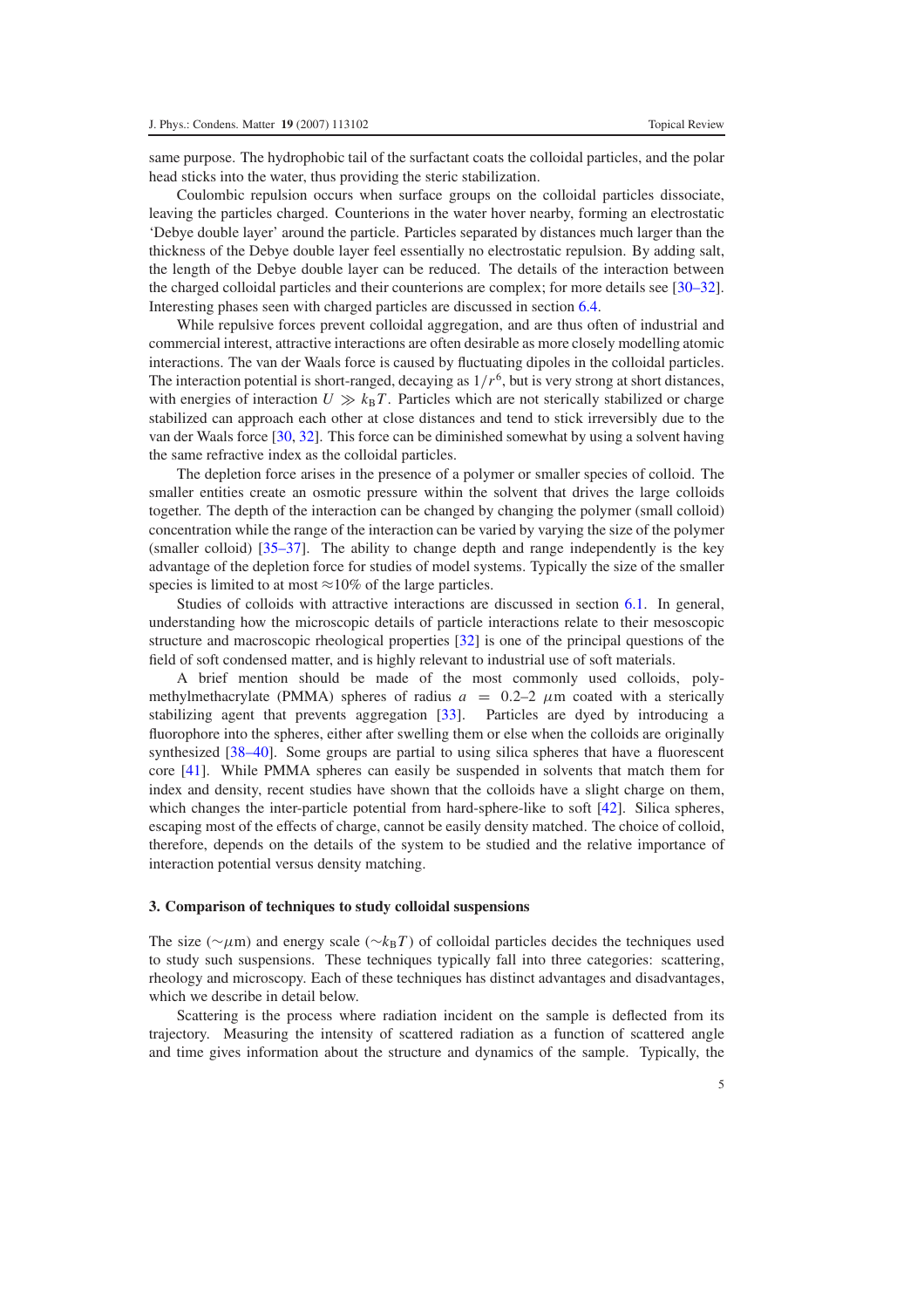types of radiation used are neutrons [\[43–47\]](#page-20-9), x-rays [\[48–51\]](#page-20-10) or laser light in the visible spectrum [\[52–56\]](#page-20-11). Since the optimum size of colloidal particles lies near the visible spectrum of light, laser light scattering is easily the most popular of these techniques [\[25\]](#page-19-15). Light scattering can be further subdivided into two broad categories: static and dynamic scattering. Static light scattering involves measuring the intensity of scattered light at different scattering wave vectors  $q$  ( $q = 4\pi n/\lambda \sin(\theta/2)$ , where  $\lambda$  is the wavelength of incident light and  $\theta$  is the scattering angle). In this way, the structure of colloidal suspensions can be measured at different wave vectors and hence different length scales. Dynamic light scattering, on the other hand, measures the fluctuation of the scattered intensity of light, and therefore provides information about the motion of the particles in the suspension. Measuring the dynamics at different *q*vectors provides information about local or collective motions in the suspension. Because light scattering averages over large ensembles of the system configurations, it provides highly accurate measurements of both structure and dynamics. However, because of this ensemble average, it also fails to accurately probe local properties. For example, light scattering can accurately measure the fraction of a colloidal sample which is crystalline, but not determine the shapes of individual crystalline domains. Another disadvantage of light scattering is its reliance on single scattering events. For relatively turbid samples, multiple scattering causes decoherence of the incident beam, and therefore lack of information about structure and dynamics present in the sample. Certain techniques such as two-colour light scattering [\[57–60\]](#page-21-0) attempt to circumvent this problem by using two incident beams with the same *q*-vector but different scattering geometries. Cross-correlating the two scattered beams gives information mainly about single scattering events, as multiply scattered events are uncorrelated. Other techniques such as diffusing-wave spectroscopy [\[61–64\]](#page-21-1) use the property of multiple scattering by assuming that light traversing the sample behaves like a random walk. The change in phase of the beam as it traverses the sample is related to dynamical processes such as particle motions or rearrangements. However, optical microscopy is still superior to these techniques in terms of providing quantitative information about local events.

Rheology is the study of deformation and flow of a material in response to an external perturbation, such as an applied force or thermal fluctuations. Most colloidal systems are viscoelastic, that is, they have both elastic and viscous responses to such perturbations. Typically, the elastic response of a colloidal suspension is described by its elastic modulus, which has the same dimensions as energy density. Therefore, a crude estimate of the magnitude of the elastic modulus can be given by  $k_B T/a^3$ , which is of the order of 1 Pa. The viscous response, on the other hand, is set by the viscosity of the background solvent, and is typically of the order of 1 mPa s and higher. The complex rheological behaviour of colloidal suspensions arises from the coupling between the colloidal particles (or the networks and aggregates they form) and the solvent around them [\[65,](#page-21-2) [66\]](#page-21-3). Conventional rheometers are capable of measuring the bulk viscoelasticity of colloidal fluids [\[67\]](#page-21-4), glasses [\[68\]](#page-21-5) and gels [\[66,](#page-21-3) [69,](#page-21-6) [70\]](#page-21-7). Since these measurements are macroscopic in nature, the structure and dynamics at short length scales can only be indirectly inferred. This is usually done by comparison with a theoretical microscopic model, or complementary microscopic measurements by optical methods.

Conventional optical microscopy can easily resolve individual colloidal particles of size  $\sim$ 1  $\mu$ m, which is of order the wavelength of visible light. Further, because of its relative ease of use and low cost, microscopy is a popular tool for the study of colloidal suspensions [\[1\]](#page-19-2). The most common and basic mode of operation of a conventional microscope is bright field, where objects appear dark under bright illumination. For most colloidal suspensions, this method provides images of adequate quality, but since the particles are nearly transparent by virtue of index matching, these images usually display poor contrast. Other techniques such as phase contrast [\[71,](#page-21-8) [72\]](#page-21-9) or differential interference contrast (DIC) microscopy [\[73\]](#page-21-10) can be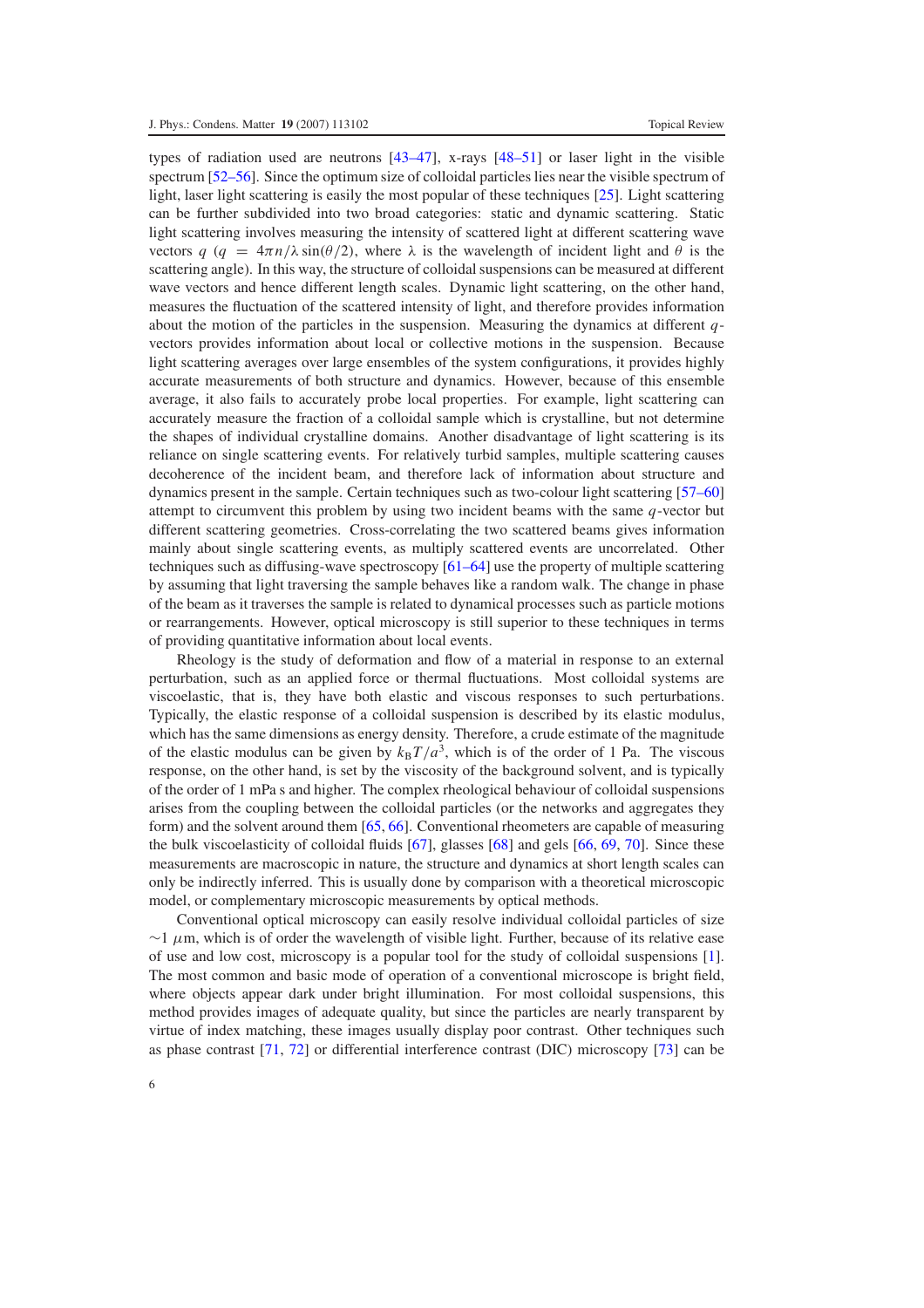<span id="page-6-1"></span>

**Figure 2.** Schematic diagram of a conventional confocal microscope. The screen with the pinhole lies in the back focal plane of the sample with respect to the objective, thus rejecting most out-offocus light. The rotating mirrors scan the sample pixel by pixel, and are the rate-limiting step for obtaining an image.

used to enhance the contrast of such images. An extensive description of conventional optical microscopy of colloids is beyond the scope of this review; an excellent article on this topic and related techniques is provided by Elliott and Poon [\[74\]](#page-21-11). However, conventional microscopy suffers from the same problem as light scattering, namely multiple scattering from objects that are out of focus within the illuminated region prevents imaging deep within a sample. Further, if care is not taken, optical microscopy can lead to the observation of certain artefacts [\[75\]](#page-21-12) which in turn leads to incorrect physical interpretation of the system in question.

<span id="page-6-0"></span>Confocal microscopy provides a way to overcome many of the problems caused by multiple scattering or low contrast images, the subsequent section details the internal workings of a confocal microscope as well as its resolution and speed limitations.

# **4. How a confocal microscope works**

A laser scanning confocal microscope (LSCM) incorporates two principal ideas: point by point illumination of the sample and rejection of out of focus light [\[3–5\]](#page-19-4). Figure [2](#page-6-1) shows the internal workings of a confocal microscope. Laser light (blue line) is directed by a dichroic mirror towards a pair of mirrors that scan the light in *x* and *y*. The light then passes through the microscope objective and excites the fluorescent sample. The fluoresced (light green) light from the sample passes back through the objective and is descanned by the same mirrors used to scan the sample. The light then passes through the dichroic mirror through a pinhole placed in the *conjugate focal* (hence the term confocal) plane of the sample; the pinhole thus rejects all out-of-focus light arriving from the sample. The light that emerges from the pinhole is finally measured by a detector such as a photomultiplier tube.

At any particular instant only one point of the sample is observed; a computer reconstructs the 2D image plane one pixel at a time. A 3D reconstruction of the sample can be performed by combining a series of such slices at different depths. Figure [3](#page-7-1) shows one such reconstruction of a sample consisting of PMMA spheres of diameter  $d = 2 \mu m$ . This 3D capability is one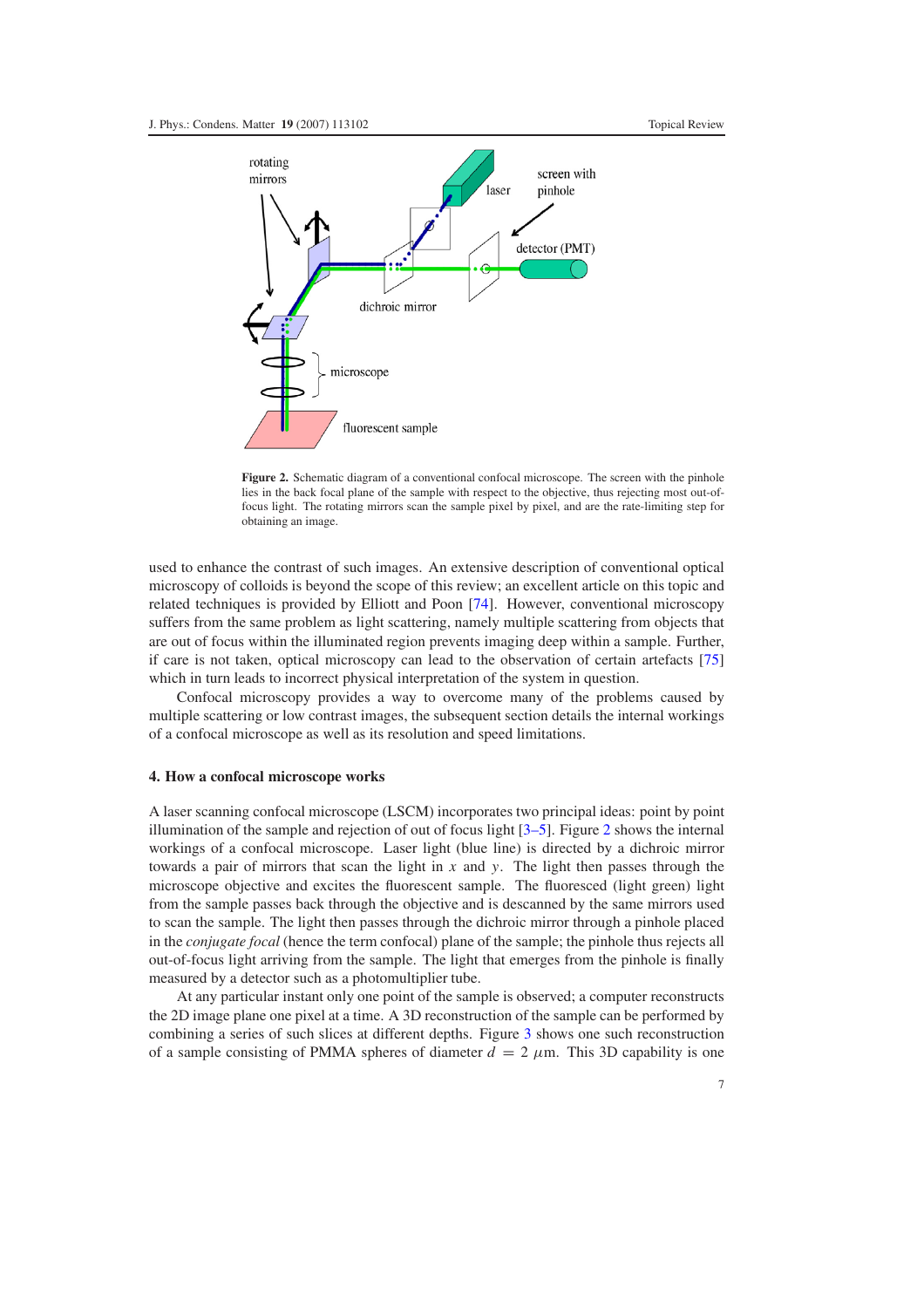<span id="page-7-1"></span>

**Figure 3.** 3D reconstruction of a colloidal sample of PMMA spheres ( $d = 2 \mu m$ ).

<span id="page-7-0"></span>of the main advantages to confocal microscopy. Another, related, advantage is that the pinhole filters out background fluorescence that would normally prevent clear imaging of a high volume fraction sample. It is precisely this 'sectioning' ability that allows a crisp image at a given depth into the sample that in turn enables the 3D imaging.

# *4.1. Resolution*

Like a conventional optical microscope, the resolution of a confocal microscope is limited by diffraction of light. The image of an ideal point viewed through a circular aperture is blurred, and the diffracted image is known as an Airy disc. The size of the Airy disc depends on the wavelength of the laser source and the numerical aperture of the objective lens [\[3–5\]](#page-19-4). This Airy disc limits the maximum resolution of the microscope in the sample plane due to the Rayleigh criterion, which states that two Airy discs must be separated by at least their radius in order to be resolved. For the optical setup of most commercially available confocal microscopes this limit is about 200 nm. More generally, the Airy disc is the image of a perfectly focused point; an outof-focus image tends to be even more blurred due to diffraction. The 3D generalization of the Airy disc function is termed the 'point-spread function'. Just as the intensity of light smoothly decreases away from the centre of the Airy disc in  $x$  and  $y$ , the intensity also decreases in  $z$ for the point spread function. Limitations in the optics make this decrease slower in *z* than in *x* or *y* and thus the *z* resolution is poorer, typically at best 500 nm [\[3–5\]](#page-19-4). (Note that in practice the size of the confocal pinhole is set to be the size of the Airy disc after it is magnified by the microscope optics. A larger pinhole allows too much out-of-focus light to pass through; a smaller pinhole degrades the signal to noise ratio.)

It is encouraging to notice that there is an important difference between resolution and 'ability to locate the position'. For a tiny and isolated fluorescent object, the position of that object can often be located to a precision better than the resolution. The image of the object will show up as a spatially extended Airy disc, and the 'centre of mass' of that round image can be found. If the disc is ∼*N* pixels wide and each pixel is *M* micrometres across, the centre of the disc can be estimated to about *M*/*N* accuracy, which often beats the optical resolution. This is a useful trick, but is not solving the same problem as resolution. Resolution lets you decide whether you are looking at two closely positioned bright objects or just one big object.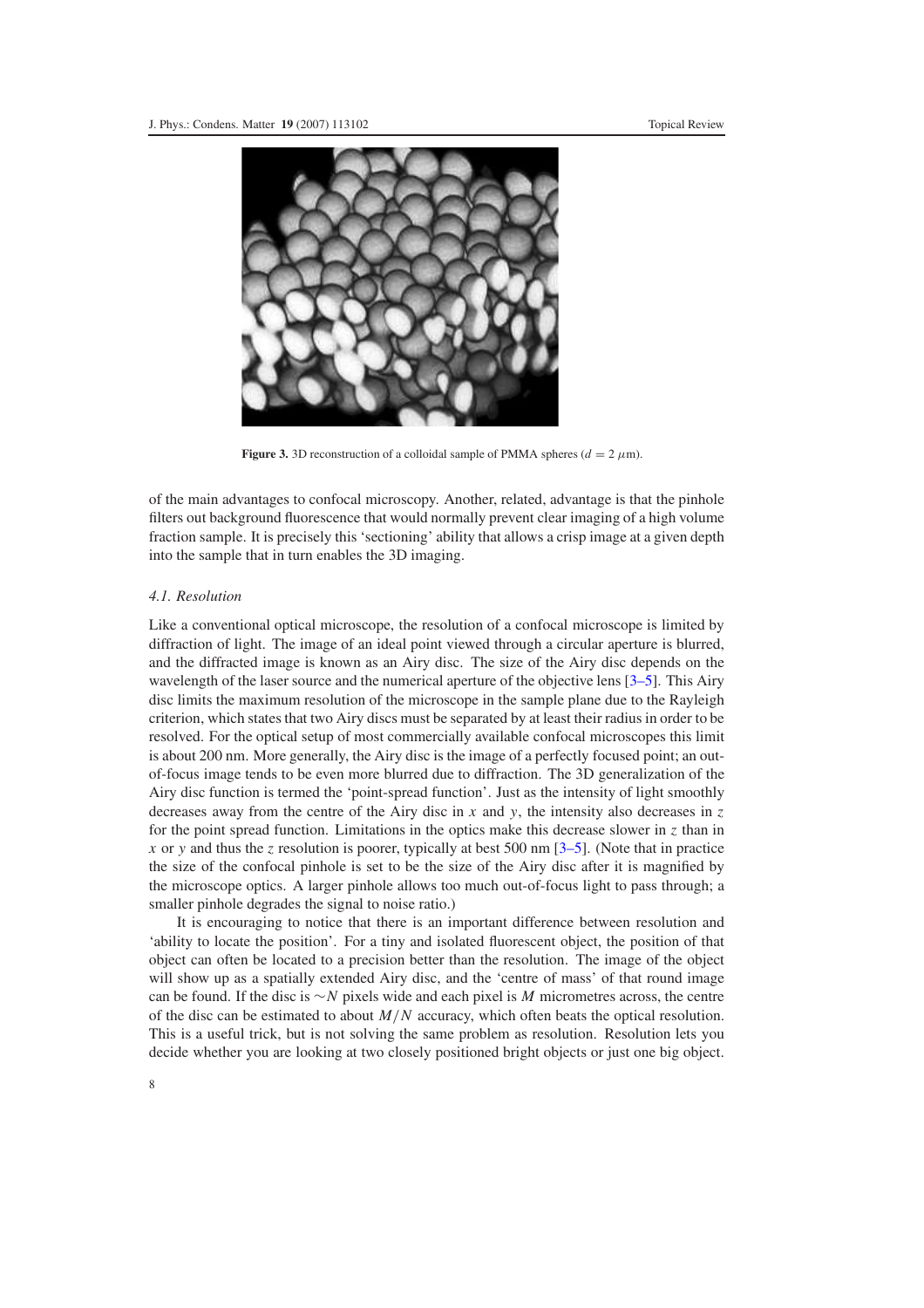In some cases various tricks can be performed to make the spot size bigger (increase *N*) so that the centre can be located to even higher precision.

<span id="page-8-0"></span>The magnification is something different altogether. The technical definition compares the apparent angular size of the image to the actual angular size of the object as it would appear if it were 25 cm away from your eye [\[4\]](#page-19-16). This is a somewhat arbitrary definition. In reality, one often takes pictures using a CCD camera on a microscope and projects them on a monitor. Using a larger monitor can certainly magnify the image further, but it will still be just as blurry or sharp as the resolution. Thus, when considering how 'good' a microscope is, the most important question is what the resolution is. In general, high magnification lenses also have better resolutions. (More technically, a microscope objective's resolution is quantified by the numerical aperture; see [\[4\]](#page-19-16) for details.)

#### *4.2. Scanning speed*

The speed of most confocal microscopes is limited by the rate at which the mirrors (see figure [2\)](#page-6-1) can scan the entire sample plane. Typically this speed can range from 0.1 to 30 Hz. Until recently, standard confocal microscopes would use galvanometers to move the mirrors back and forth in a saw-tooth pattern. However, this is a slow process even for moderately sized images. For example, a 512 × 512 pixel image taken at video rates (30 frames s<sup>−1</sup>) requires the galvanometer to scan a single direction at a frequency of  $\sim$ 30 × 512 = 15 kHz, much faster than its operating specifications of a few kilohertz. Two designs are used to overcome this limitation and capture images at high speeds: (1) acousto-optic deflectors (AODs) and (2) Nipkow discs.

An AOD is a crystal that acts as an electronically tunable diffraction grating. Radio frequency sound waves are sent through the crystal and change the local refractive index. This sets up a standing wave pattern which acts as a diffraction grating to deflect the laser light. Therefore, changing the frequency and wavelength of the sound waves rapidly allows for quick and accurate steering of the laser beam. Because there are no moving parts the scanning is not limited by inertia, and so the speeds obtained with an AOD for a  $512 \times 512$  pixel image can be as fast as 30 Hz. The main disadvantage of an AOD is that different wavelengths are deflected to different degrees. Since the excitation and the emitted light have different wavelengths, the AOD cannot be used to descan the light from the sample. This problem is partially resolved by descanning in one direction with a slow galvanometer and collecting the light with a slit rather than a pinhole. This reduces the amount of optical sectioning and slightly distorts the image due to the loss of circular symmetry. Nevertheless, it still produces high quality images (e.g. figure [3\)](#page-7-1).

An even faster technique uses a Nipkow disc [\[3,](#page-19-4) [5,](#page-19-17) [76\]](#page-21-13). A Nipkow disc microscope creates an image by passing the laser light through a spinning mask of pinholes. The excitation light travels through the pinholes onto the sample and the fluoresced light returns through the same pinholes. The pinholes are arranged so that as the disc spins, they scan across every pixel in the sample. This full-image scan only requires the disc to spin perhaps 1/15th of a revolution; a rotation rate of 40 revolutions per second results in up to 600 frames s<sup>−</sup>1. One disadvantage of the Nipkow disc, however, is that the pinhole size is fixed for a  $100 \times$  oil objective which makes the technique less than optimum for lower magnifications. This is an issue when one obtains a wide field of view by going to lower magnifications. Another disadvantage is that large portions of the sample plane are illuminated simultaneously, increasing the background fluorescence. This problem becomes especially severe deep within the sample.

The time it takes a colloid  $(a = 200 \text{ nm})$  to diffuse its radius in water is of the order of  $\tau_B = a^2(6\pi \eta a / k_B T) \sim 37$  ms. Therefore, even at the limits of resolution and scanning speeds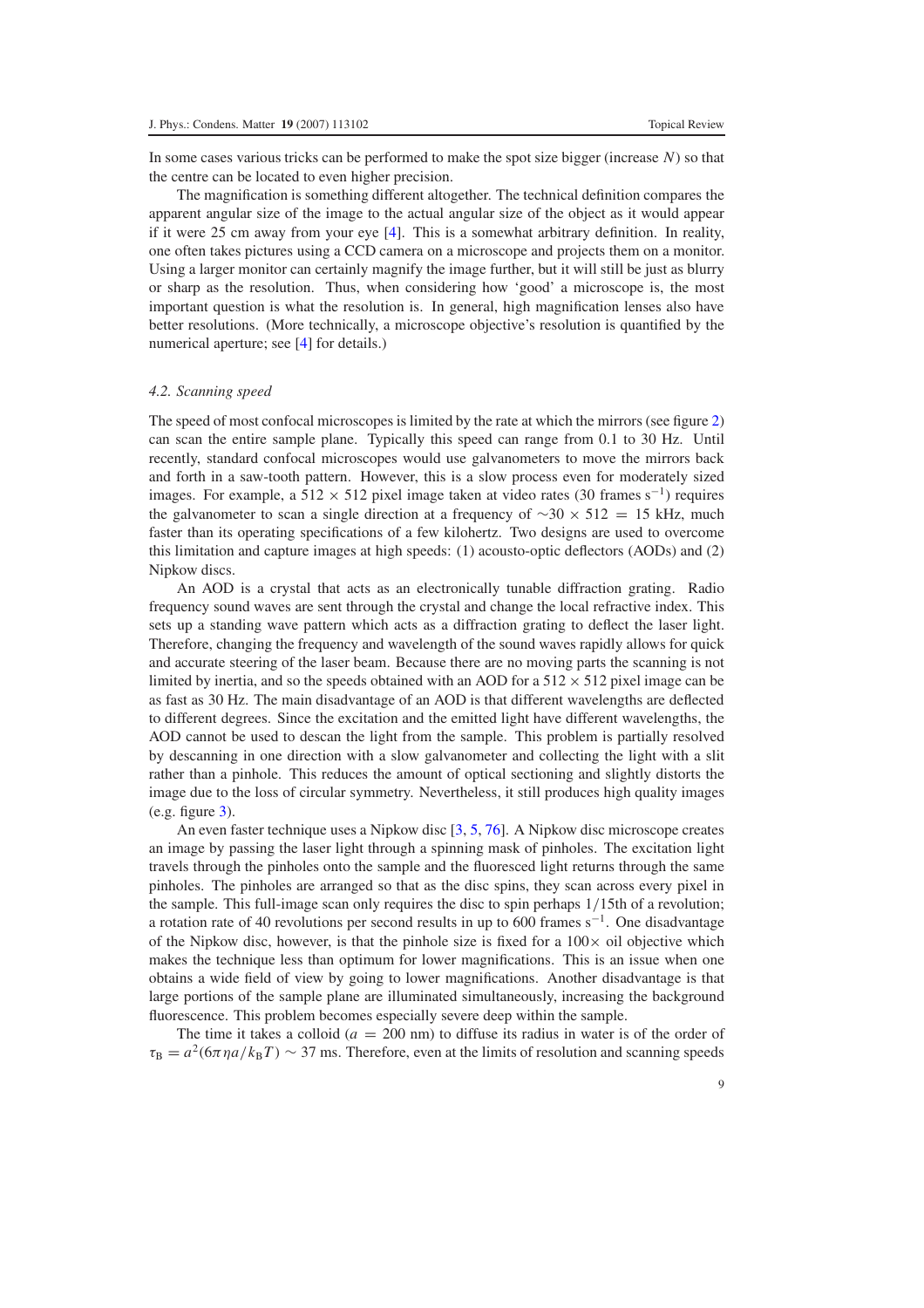it is reasonable to expect accurate observations of thermal motion of colloidal particles with confocal microscopes.

<span id="page-9-0"></span>Once the colloids have been visualized, the positions within an image or sequence of images can be found to sub-pixel accuracy [\[77–79\]](#page-21-14). If particles move less than their typical inter-particle spacing, then their locations between images can be connected and tracked over long periods of time. Typically confocal microscopy is used to study high volume fraction samples for which particle motion is inherently slower and thus more amenable to these tracking methods [\[78\]](#page-21-15). However, recent techniques allow particle tracking in the presence of rapid, non-uniform flow [\[80\]](#page-21-16). In general tracking can be done in either 2D or 3D; numerous examples of its use are given below.

#### <span id="page-9-1"></span>**5. Observations of hard-sphere colloids**

#### *5.1. Hard-sphere colloidal crystals*

At volume fractions  $0.494 < \phi < 0.545$  a hard-sphere colloidal suspension spontaneously phase separates into a crystalline and a liquid phase (see figure [1\)](#page-3-1). The microscopic details of this phase separation are not only interesting in their own right, but also provide unique insights into the details of the nucleation dynamics and growth of solid state crystals. Since colloids are much larger, they can be observed in real space and real time, unlike atomic systems. Crystalline regions in 2D can be identified with the local bond orientational parameter  $\psi_6$  [\[81\]](#page-21-17). This parameter, sensitive to hexagonal order where the nearest neighbours of a given particle are spaced roughly 60° apart, ranges from 0 to 1 ( $\psi_6 = 1$  for a perfect hexagonal 2D crystal). Three-dimensional crystalline regions have been explored with bond orientational order parameters that assumes that two neighbouring particles with similar orientation of their neighbours are classified as ordered neighbours, and particles with eight or more ordered neighbours are identified as being crystal-like [\[82,](#page-21-18) [83\]](#page-21-19).

The nucleation and growth of crystallites in a bulk system was observed in real time [\[84\]](#page-21-20). There are two competing factors for free energy that determine these growth rates, chemical potential and surface tension. The difference in chemical potential lowers this energy in the crystalline phase compared to the liquid phase, but the surface tension between the two phases increases it. For small crystalline regions surface tension dominates and the regions tend to shrink. Above a critical size, however, the regions grow as the chemical potential term (proportional to the volume) dominates the surface tension term (proportional to the surface area). These behaviours were observed using confocal microscopy and a critical size of roughly 60–100 particles measured [\[84\]](#page-21-20), in agreement with computer simulations [\[85\]](#page-21-21). The structure of the post-critical crystallites was also determined, with nuclei found to be random hexagonal closed packed (rhcp) in agreement with crystal nuclei observed in computer simulations and light scattering measurements [\[34\]](#page-20-3). Finally, crystallites were found to be slightly non-spherical in shape, with rough interfaces with the fluid phase. This was considered to be indicative of a low surface tension ( $\gamma \sim 10^{-2} k_B T/a^2$ ), consistent with the small difference in free energy between the fluid and the crystal phase.

In 2D systems the bulk crystal growth rate was found to decrease due to the presence of impurities [\[86,](#page-21-22) [87\]](#page-22-0). The extent to which the growth rate decreased was larger nearer the impurity, because of the incommensurate nature of the impurity with a crystal structure, further evidenced by a fluid layer of particles surrounding the impurity.

Because of the low interfacial tension between the fluid and crystal phases thermal fluctuations become important and can influence the sharpness of the interface. Studying these effects is relevant to other systems with low surface tension such as biological lipid interfaces.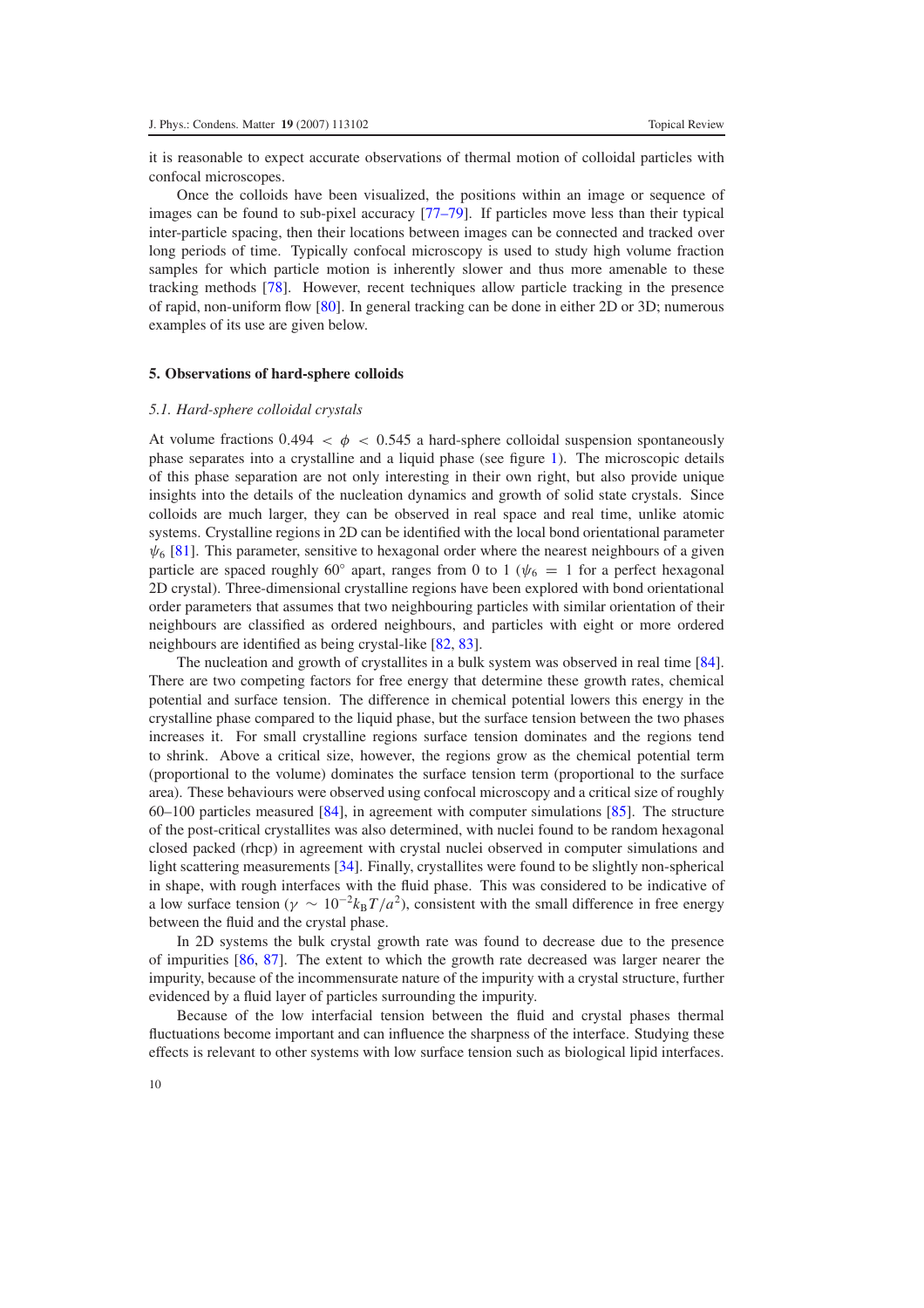<span id="page-10-1"></span>

**Figure 4.** From [\[89\]](#page-22-1). Reprinted with permission from AAAS. (A) 3D reconstruction of a 55  $\mu$ m by 55  $\mu$ m by 17  $\mu$ m crystal grown on a template. The red spheres define stacking faults in an otherwise perfect fcc crystal (described by the blue particles). (B) Particles that are adjacent to the stacking fault.

Dullens and co-workers [\[88\]](#page-22-2) looked at crystal–fluid interfaces under the influence of gravity. This was done by controlling the buoyancy of the colloids and observing the width of the interface. The interface width was quantified by identifying where the colloid number density changed from 10% to 90% of its value in the crystal relative to its value in the fluid phase. Counter-intuitively, they observed the interface to broaden (or become more 'rough') upon increasing the density difference between the particles and the solvent (from 8 to nearly 15 particle diameters in width for  $\Delta \rho$  going from 0.024 to 0.256 g ml<sup>-1</sup>). The explanation for this effect was suggested to be caused by the non-equilibrium nature of the interface. The increased density difference caused the flux of particles arriving at the interface to increase, thereby increasing both the local number density and also the fluctuations. It is anticipated that similar effects may be seen in other interfacial systems such as the gas–fluid interface, and also in systems driven by external forces.

While the above experiments focused on non-equilibrium phenomena, the equilibrium structures of colloidal crystals are also extremely interesting. In particular, they provide insights towards understanding defects and grain boundaries [\[89,](#page-22-1) [90\]](#page-22-3) commonly seen in atomic and molecular crystals. Schall and co-workers grew large face-centred cubic (fcc) crystals by sedimenting colloids on a patterned surface [\[89,](#page-22-1) [91\]](#page-22-4). By changing the particle size with respect to the lattice parameter of the surface they were able to create dislocations in the crystal in a controlled manner [\[89\]](#page-22-1). A 3D reconstruction of the dislocations can be seen in figure [4.](#page-10-1) The nearest neighbour configuration was found to be hcp (hexagonal close packed) at the defects, as can be seen in figure  $4(B)$  $4(B)$  (in red). The red planes sandwich a stacking fault where the order of the planes changes from ABCABCABC to ABCBCABCA. The authors also showed that the stacking faults culminated in a partial dislocation termed as a Shockley fault, also seen in fcc metals. Therefore, these colloidal crystals were able to capture features seen in continuum systems such as atomic crystals.

<span id="page-10-0"></span>While monodisperse hard-sphere crystals are interesting in their own right, binary crystals formed by mixtures of hard spheres [\[92–94\]](#page-22-5) may also provide unique insights into atomic systems such as alloys. The challenge in such bidisperse systems is to identify both species of particles simultaneously. This can be done with two different fluorescent dyes or image analysis techniques which can identify the two particle sizes separately.

# *5.2. Hard-sphere colloidal glasses*

Colloidal glass was one of the first colloidal phases to be investigated with confocal microscopy [\[8\]](#page-19-7). When a glass is formed from a liquid, either by cooling (for an atomic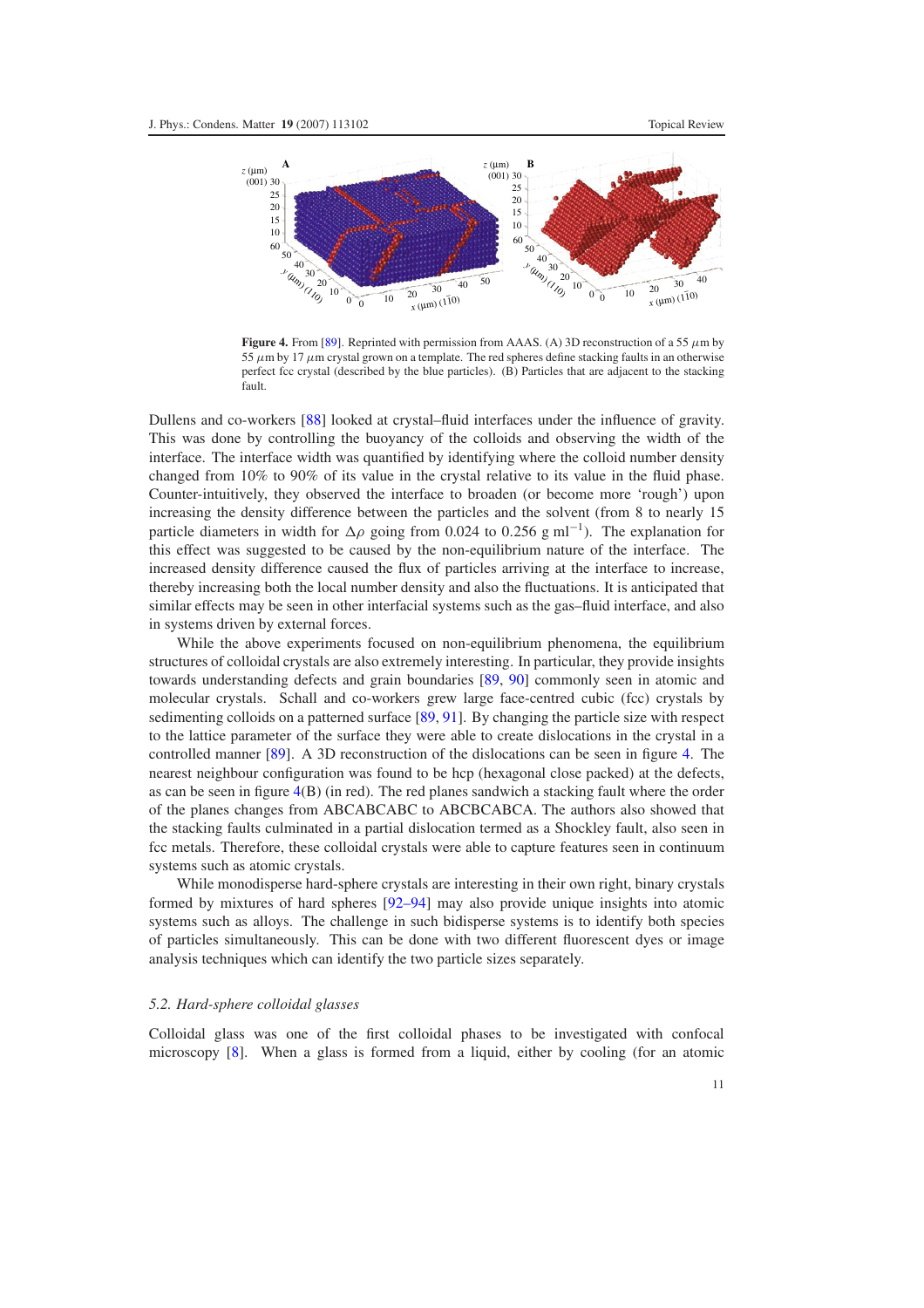<span id="page-11-0"></span>

**Figure 5.** From [\[99\]](#page-22-6). Reprinted with permission from AAAS. Three-dimensional rendering of colloidal samples with locations of the fastest moving particles (large spheres) and other particles (smaller spheres), over a fixed time  $\Delta t$ . The samples are (A) supercooled liquid with  $\phi = 0.56$  and (B) glassy sample with  $\phi = 0.61$ . Clearly, in the supercooled fluid, one can see large clusters of fast moving particles (there are 70 red particles clustered together), while these clusters are absent in the glassy sample.

or molecular glass) or by increasing the volume fraction (for a colloidal glass), its viscosity increases by many orders of magnitude. The exact mechanism of this transition, whether thermodynamic or kinetic, is still a matter of debate [\[26–29\]](#page-20-0). The consensus in recent years seems to be that the transition, at least for colloidal glasses, is primarily kinetic [\[95,](#page-22-7) [96\]](#page-22-8). One reason for this is that no evidence of a diverging correlation length has been found in the static local structure of glasses [\[8\]](#page-19-7). Most theories of the glass transition therefore look at microscopic dynamical mechanisms, the underlying concept of which involves some form of cooperative motion between the molecules or colloids. The arrest of motion at the glass transition is said to be caused by the divergence of the size of these cooperative regions [\[97\]](#page-22-9).

Several groups [\[98,](#page-22-10) [99\]](#page-22-6) used confocal microscopy to try to observe these 'dynamical heterogeneities'. Kegel and co-workers [\[98\]](#page-22-10) obtained evidence of these spatially heterogeneous dynamics by measuring the van Hove correlation function  $G_s(\Delta x, \tau)$  of the particle trajectories. This quantity is the ensemble averaged probability distribution for particle displacements  $\Delta x$  and is therefore a Gaussian for systems such as colloidal suspensions at very dilute  $\phi$  that are purely Brownian. Due to dynamical heterogeneities, however, this quantity is no longer Gaussian for a glass. Kegel *et al* found that  $G_s(x, \tau)$  could be described as a sum of two Gaussians—a wide one with fast-moving particles and a narrow one with slower particles [\[98\]](#page-22-10)—thus obtaining indirect evidence of the presence of domains of differing mobilities.

Weeks *et al* [\[99\]](#page-22-6) observed the dynamics of both the fast and the slow particles in supercooled colloidal liquids in 3D. In the supercooled phase the motions of the fast-moving particles were strongly correlated spatially in clusters. As the glass transition was approached these domains grew in size, consistent with theoretical predictions of the Adams and Gibbs hypothesis [\[100\]](#page-22-11). In the glass phase, however, the average size of these clusters was reduced, providing a dynamic signature of the glass transition. A comparison of the two phases is shown in figure [5](#page-11-0) with the fastest particles being represented by large spheres. In the supercooled fluid two large clusters with 50–70 particles each can be seen while the glass has a larger number of small clusters. The mobile particles are weakly correlated with regions of lower density [\[101,](#page-22-12) [102\]](#page-22-13), although this is not a strong enough correlation to be predictive of the dynamics in advance [\[103\]](#page-22-14).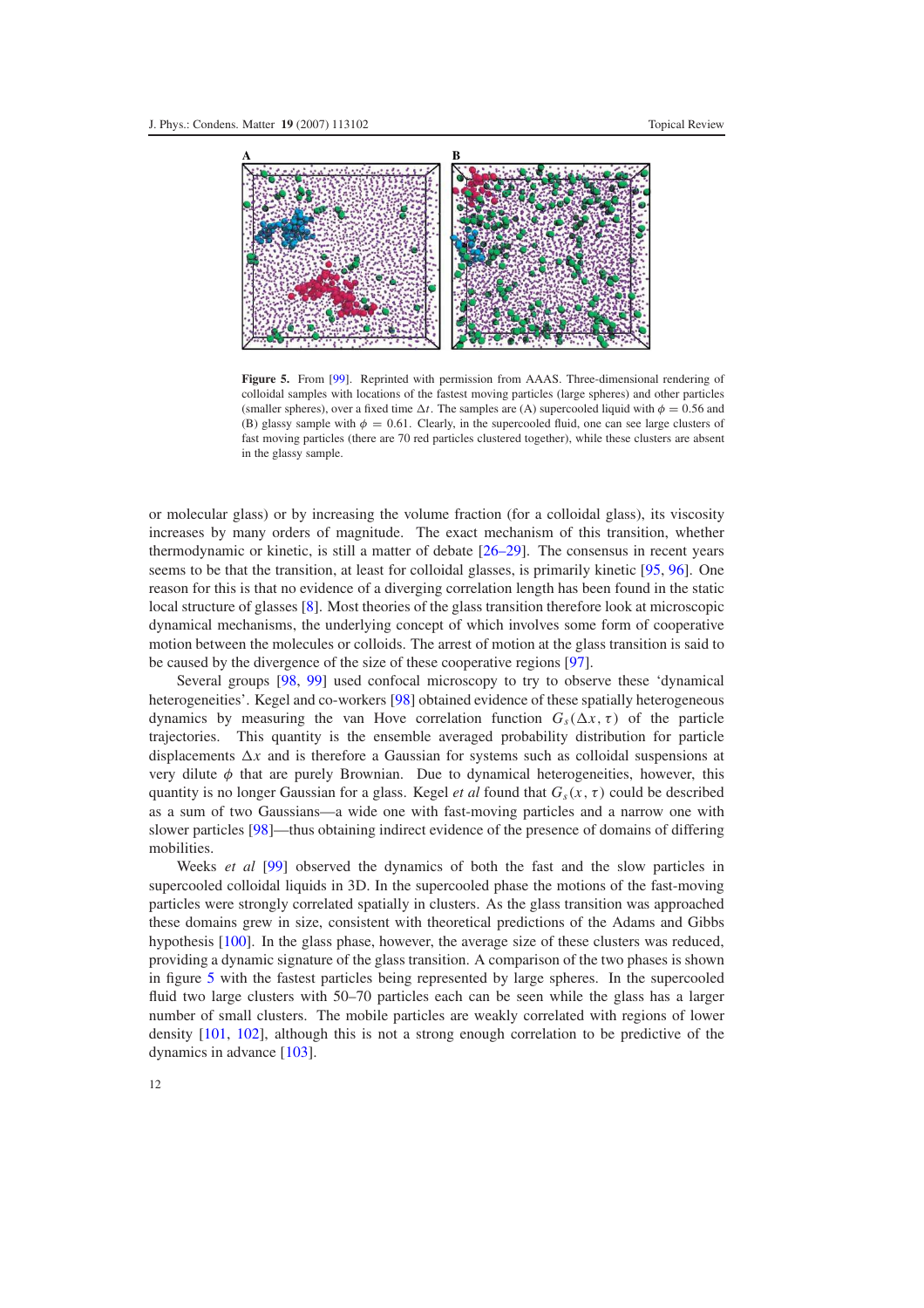The slowing of the dynamics is often thought of as the confinement of a particle by a cage formed by its neighbours. While light scattering studies have provided indirect evidence of cage motions and rearrangements [\[104–106\]](#page-22-15), the actual motion of the particles trapped in these cages has been observed only recently [\[101,](#page-22-12) [102,](#page-22-13) [107,](#page-22-16) [108\]](#page-22-17). Looking at the *direction* of the particle motion shows that neighbouring particles typically rearrange by moving in parallel directions. A surprisingly non-trivial fraction of neighbouring particles, however, seem to move in antiparallel directions  $[109]$ . This is due to pairs of particles moving together to close a gap, often simultaneously with other pairs of particles moving away from the same gap [\[101\]](#page-22-12). In other words, four particles at the corner of a square configuration in a plane move about to form a planar diamond configuration.

# <span id="page-12-0"></span>*5.3. Ageing in colloidal glasses*

An important difference between supercooled fluids and glasses is their history dependent behaviour: particle motion in a colloidal glass slows down as the sample ages. This is most apparent in the mean square displacement (MSD) of the particles, which can be measured either indirectly, by light scattering or by directly tracking the motions of the particles with confocal microscopy [\[99,](#page-22-6) [110\]](#page-22-19). At short and intermediate lag times the MSD curves of glasses are indistinct from supercooled fluids, exhibiting linear behaviour at short times and a plateau at intermediate times due to confinement by neighbouring particles. At long times, however, the particles break free from their cages, and the MSD curve rises. For supercooled fluids, this increase indicates diffusive motion through the sample, albeit on very slow time scales. An asymptotic diffusion coefficient  $D_{\infty}$  can be determined from these measurements and is independent of the age of the sample [\[101,](#page-22-12) [102\]](#page-22-13). In glasses, however, the upturn indicates only local rearrangements, and the time scale at which the upturn is seen depends on the age of the sample [\[111\]](#page-22-20). In older samples the upturn happens at later times and  $D_{\infty}$  is not well defined but rather depends on the age of the sample.

Ageing of colloidal glasses has been studied using confocal microscopy, and it was found that the local rearrangements take place in a spatially heterogeneous fashion [\[110\]](#page-22-19) similar to that shown in figure  $5(A)$  $5(A)$ . This differs slightly from the conclusions of [\[99\]](#page-22-6), which found that the clusters of mobile particles in the glass were small. The key improvement in the data analysis was to average each particle trajectory over time to filter out local Brownian motion and thus more clearly see the slight irreversible rearrangements that cause the sample to age [\[110\]](#page-22-19). In the ageing sample, the size of the mobile regions of particles showed no dependence on the age of the glass, a perhaps surprising result. Moreover, spatially heterogeneous motion was found even on time scales significantly shorter than the age of the system. Locally, ageing happens in intermittent bursts with periods of time where the sample does not locally age [\[110\]](#page-22-19). This agrees with similar observations from novel light scattering techniques [\[112\]](#page-22-21).

<span id="page-12-1"></span>As the original observations found no link between the length scales of dynamical heterogeneities and the age of the sample, the next confocal studies tried to link changes in local structure to ageing of a glass [\[113,](#page-22-22) [114\]](#page-22-23). Unfortunately, to date no correlations between the age and structure have been found. The physical mechanism for ageing therefore remains an active area of research for many groups.

#### *5.4. Systems under shear*

The relationship between the microscopic behaviour of a colloidal suspension and its flow properties is of strong industrial interest. For many materials, the flow properties are characterized through rheology, as discussed in section [3.](#page-4-0) For example, a dense colloidal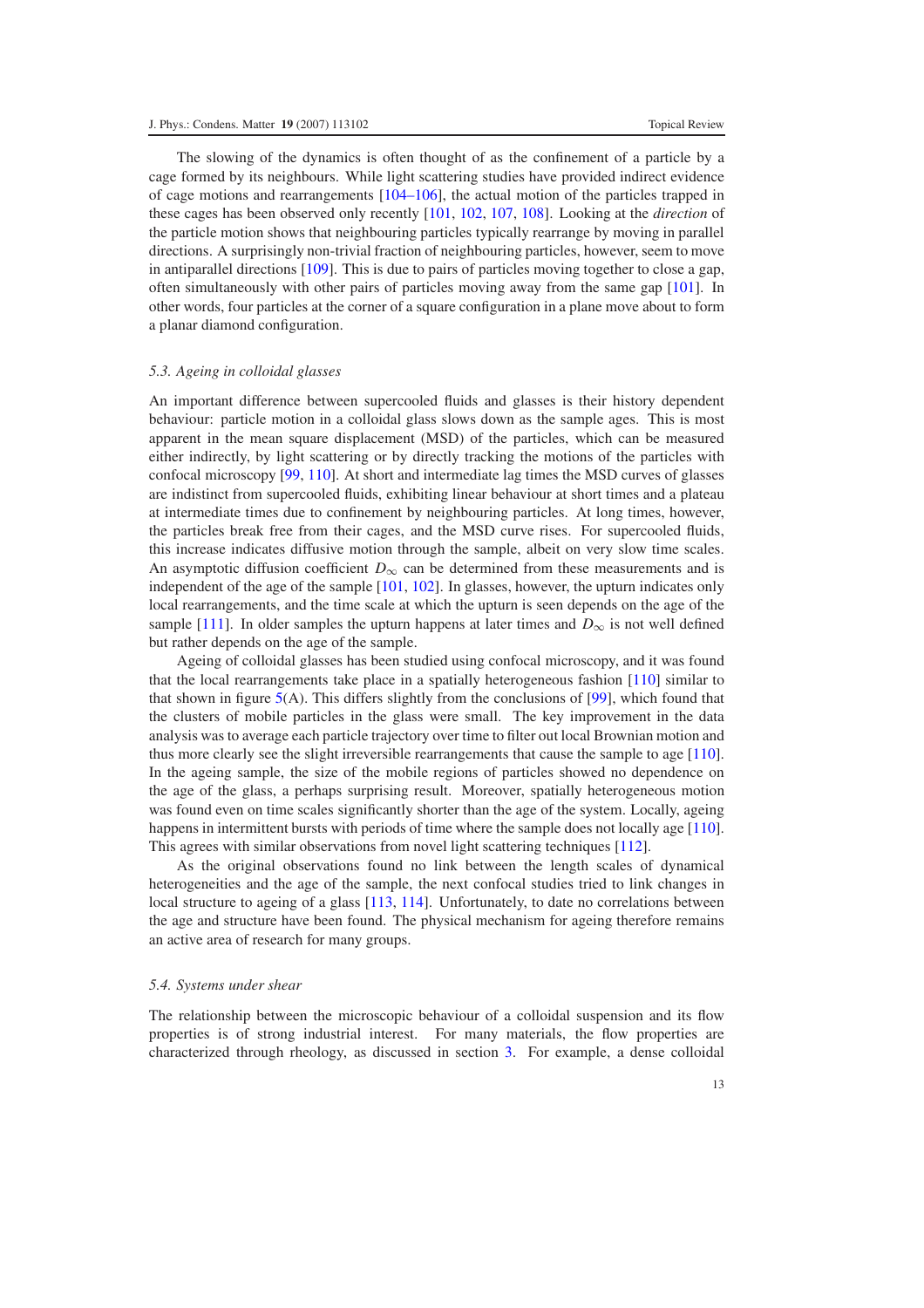suspension (e.g. toothpaste) is placed between two parallel circular plates and the top plate rotated in an oscillatory fashion while the torque required to cause these oscillations is measured. The relationship between the strain and the stress as a function of frequency is one way to characterize the viscoelastic properties of a sample [\[32\]](#page-20-4). This macroscopic methodology has inspired several groups to study the microscopic behaviour of dense colloidal suspensions while they are being sheared.

The application of shear to a colloidal suspension can have a dramatic impact on its microstructure and dynamics. Oscillatory shear applied to a dense monodisperse suspension, for example, results in the spheres forming hexagonally close packed (hcp) layers [\[115–118\]](#page-22-24) (first observed directly using light scattering and optical microscopy). There are significant challenges to determining the structural and dynamical changes in the suspension when shear is applied, especially for optical methods. Particles subjected to shear rapidly move past the field of view making visualization of individual trajectories difficult. This difficulty can be circumvented in certain cases by imaging immediately after stopping the shear [\[119\]](#page-23-0). Another ingenious technique involves a counter-rotating shear cell, with the upper and lower parts of the cell moving in opposite directions, resulting in a stationary plane being formed in the interior. In a cone-plate geometry, for example, the angular velocity ratios of the two components can be tuned to move the stationary plane within the bulk [\[120\]](#page-23-1). Other designs involve parallel plates that move in opposite directions with different velocities so that the stationary plane can again be varied as a function of height [\[121\]](#page-23-2).

Rapid motion of particles out of the field of view has prevented systems under shear from being extensively studied, although fast confocal microscopes provide some hope to address this issue. Colloidal crystals are an exception, since the colloids are locked in to their lattice positions. Derks *et al* [\[120\]](#page-23-1) used this property to measure the velocity of crystalline particle layers about the zero-shear plane. The shear rate in these layers is much higher than the applied shear; it was postulated that this is due to shear banding effects. The observed region was too small to give direct evidence of this effect, however, which had been previously seen by other indirect measurements [\[122\]](#page-23-3). They also observed that the velocity of a crystalline layer was intermediate to its neighbouring two layers. To facilitate the sliding of the layers, the particles performed a zigzag motion which was observed directly, similar to light scattering measurements [\[122\]](#page-23-3). More recently, Solomon and Solomon [\[123\]](#page-23-4) looked at the effects of shear on the stacking faults in colloidal crystals. They observed and quantified non-random spatial heterogeneity in these faults, especially at high amplitudes of strain ( $\gamma \geqslant 3$ ), something not expected by theory.

Other experiments on sheared colloidal crystals look at the effects of confinement on the structures observed [\[124,](#page-23-5) [125\]](#page-23-6). When the gap between the shearing plates is below a critical value and is incommensurate with the crystal structure the crystals break up to form a new ordering. The particles form 'buckled' layers of one, two or three particle bands that are oriented parallel to the shearing direction with fluid voids between these bands. The positions and velocities of these bands depend sensitively on the depth of the particles from the plates.

Recent studies [\[80,](#page-21-16) [121\]](#page-23-2) have attempted to look at the effects of shear on non-crystalline glassy suspensions. In the study by Bessling *et al* [\[121\]](#page-23-2) a fast confocal (VT-Eye, Visitech International) took an entire 3D stack of images within ∼2 s. Relatively small shear rates  $(\dot{\gamma} \sim 10^{-3} \text{ s}^{-1})$  were employed and so individual particle trajectories could be visualized. Individual particle trajectories showed cage rattling followed by shear-induced plastic cagebreaking events. These plastic, non-affine rearrangements were heterogeneous and seemed to occur cooperatively, similar to rearrangements seen in *quiescent* colloidal suspensions below the glass transition. Further, even though the shear was applied in the *z*-direction, no anisotropy was found in the diffusion of the colloids.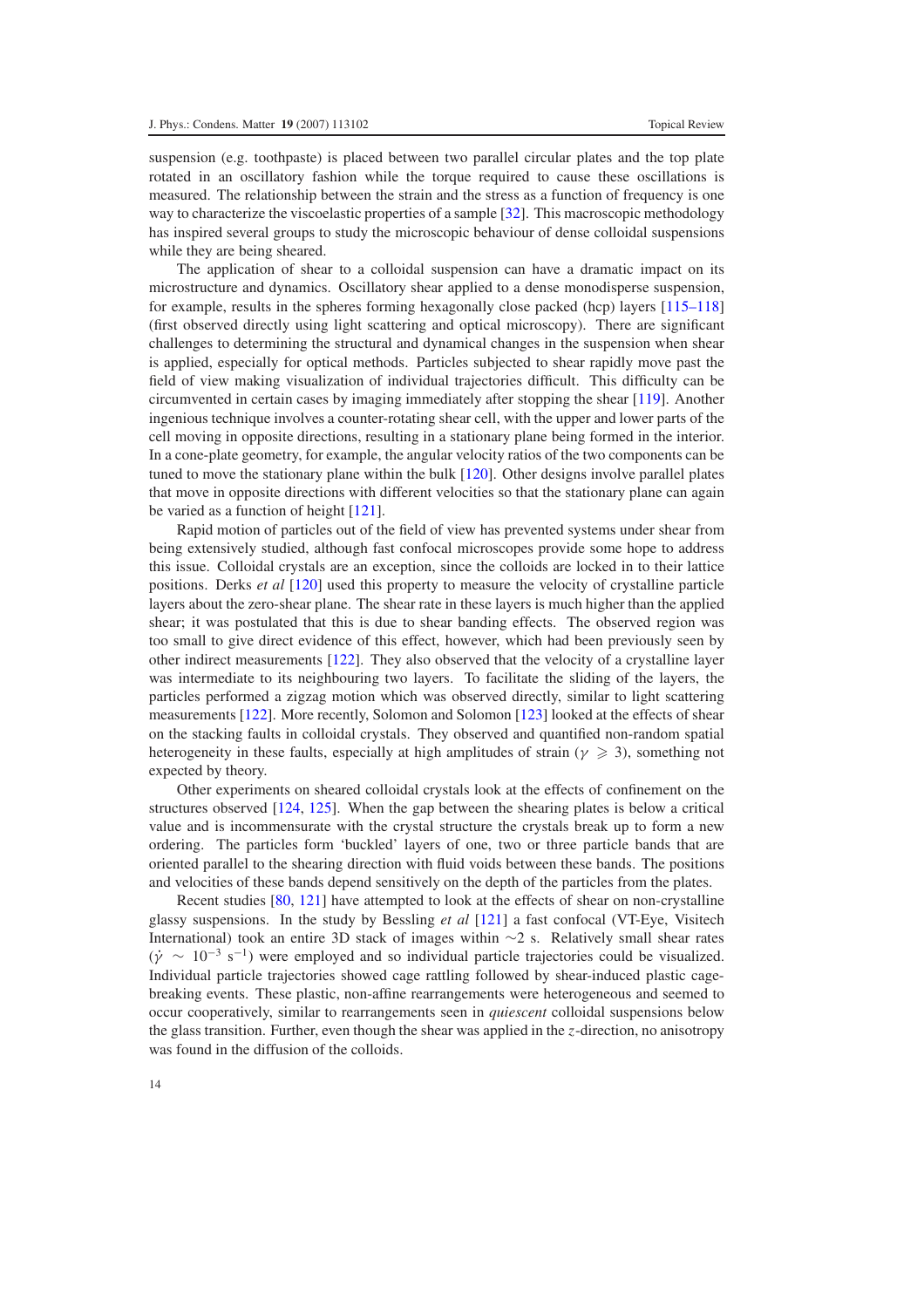# <span id="page-14-1"></span><span id="page-14-0"></span>**6. Observations of interacting systems**

## *6.1. Colloidal gels*

Attractive interactions between colloids cause them to stick together, and sometimes aggregate to form an elastic solid or gel. The strength of the gel depends sensitively on both the depth and the range of the interparticle interaction. As discussed in section [2.2,](#page-3-0) there are several causes of attractive interactions. If there are no significant steric or Coulombic interactions, the depth and range of the depletion interaction can be independently controllable. If Coulombic forces are present, adding salt can shrink the size of the Debye double layer, diminishing the repulsion until the colloids aggregate by van der Waals attraction. Sterically stabilized colloids can be cooled from high temperatures, causing the surface grafted polymer layers on the colloid to change conformation, again allowing the colloids to approach close enough to aggregate by the van der Waals attraction.

Gels created by addition of salt typically form at extremely low volume fraction ( $\phi \sim$  $10^{-4}$ ) with a fractal like structure and fractal clusters of well defined size. The van der Waals attraction is extremely strong, which explains the ability to form such low- $\phi$  gels. While it takes time for the colloids to approach each other in such a dilute system, once they come close they stick essentially irreversibly. In time, the fractal clusters grow and span the system as a tenuous gel. These gels have been extensively studied with bulk techniques such as light scattering and rheology and the relation between microstructure, dynamics and elastic properties has been elucidated [\[126–128\]](#page-23-7). Gels formed by depletion or temperature driven destabilization have weaker attractive forces, and thus a stable gel phase forms at higher volume fractions. The topology of these gels at short length scales below a cluster size becomes important and confocal microscopy provides valuable information on these dense systems.

Dinsmore *et al* [\[78,](#page-21-15) [129\]](#page-23-8) have looked at the topology of depletion gels and the effect of changing the range of the depletion interaction on its elasticity. They found that the pair correlation function *g*(*r*) displayed power-law behaviour at large *r* with  $g(r) \sim r^{d_f - 3}$  where  $d_f = 2.1 \pm 0.1$  is the fractal dimension. This was taken to be evidence of the gel consisting of a network of intersecting chains. The contour length *L* (the shortest path between two particles along the gel) and the number of particles *N* in the path scale as  $r^{d_b}$  with  $d_b = 1.2 \pm 0.1$ . Since multiple paths can exist between pairs of particles in the gel, the role of loops in the gel elasticity was also probed, by looking at the second shortest non-intersecting path between particles. Unlike in the shortest path, here a difference was found for different ranges of interactions, with short-range interactions creating far fewer loops than longer-range interactions.

The elasticity of *individual* chains was determined by looking at statistics of particle separations and determining the spring constant  $\kappa(r)$ . The scaling forms of  $\kappa(r)$  showed that long-range interactions created chains that resist stress by bond bending while chains created by short-range interactions did so by bond stretching between connected particles. In this way the bulk elasticity of the gels was linked to the microstructure at the particle level.

An intriguing observation in colloidal systems with depletion interactions is the presence of a 'fluid cluster' phase [\[130–133\]](#page-23-9). This phase consists of compact clusters of particles (see figure [6\)](#page-15-1) that do not form a network structure or percolate over extended periods of time. The morphology of these clusters is relatively independent of  $\phi$ , but sensitively dependent on the range of the depletion potential [\[130\]](#page-23-9). Particles with a longer-range attraction typically had 10–15 neighbours, while those with a shorter-range attraction typically had only three to five neighbours. The internal structure of the clusters revealed a further difference: clusters of particles with long-range interactions had a volume fraction of  $\phi \sim 0.46$ , while those of particles with short-range interactions did not have a well defined volume fraction due to their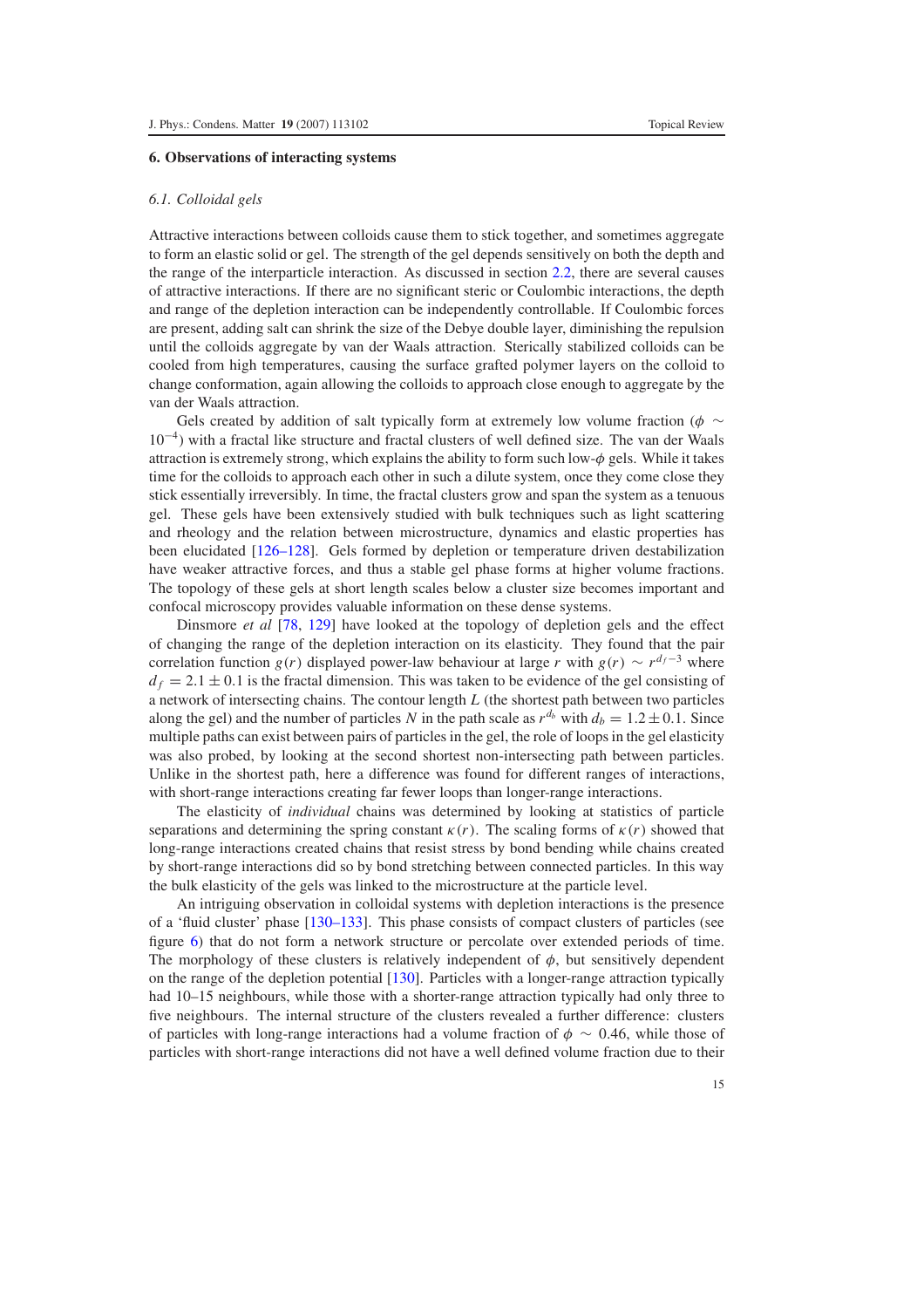<span id="page-15-1"></span>

**Figure 6.** Reprinted with permission from [\[130\]](#page-23-9). Copyright 2006 by the American Physical Society. (A) Two-dimensional slice of a fluid cluster phase, where the clusters are in coexistence with individual particles. (B) Three-dimensional reconstruction of (A), where the clusters that appear to be joined together are clearly distinct. The internal volume fraction of the clusters is  $\phi = 0.46$ , which means they are fairly compact.

fractal nature. Some groups [\[132,](#page-23-10) [134,](#page-23-11) [135\]](#page-23-12) have postulated that these fluid clusters persist due to the presence of charge in these systems. In the absence of any long-range repulsion and the presence of an attractive interaction [\[130\]](#page-23-9), however, the underlying reason for their existence remains a matter of debate and active research.

In dense colloidal gels the fractal nature of the clusters seen in low volume fraction gels breaks down. Varadan and Solomon [\[136\]](#page-23-13) found that the overall shape of  $g(r)$  for gels with high volume fractions ( $\phi > 0.25$ ) was typical of those seen in dense liquid structures. The heterogeneity in the structure of the gels was determined by measuring the distribution of Voronoi polyhedra volumes of the particles. As  $\phi$  increased, the distribution of these volumes shifted towards lower volumes. Hence, although clusters are absent in these gels, the number density of the particles is redistributed by the creation of voids within the gels.

Recently, a novel means of controlling particle attraction and repulsion, termed nanoparticle haloing, has been found [\[137,](#page-23-14) [138\]](#page-23-15). Strongly charged nanoparticles surround negligibly charged large colloidal particles resulting in a variety of phases. At low nanoparticle concentrations, the large colloidal particles aggregate due to the van der Waals force. At intermediate nanoparticle concentrations the large colloids become coated with the nanoparticles, and effectively charge-stabilized. At high nanoparticle concentrations this stabilization is reversed and the large colloids again flocculate. Confocal microscopy has been used to investigate these phase behaviours [\[139,](#page-23-16) [140\]](#page-23-17). By careful tuning of nanoparticle concentrations, dense or tenuous gels or crystalline phases can be formed [\[140\]](#page-23-17). Nanoparticle bridging can modify the gel structure of more strongly charged large particles as well [\[139\]](#page-23-16).

# <span id="page-15-0"></span>*6.2. Attractive glasses*

The glass transition is typically achieved by increasing the packing fraction of colloids. Adding polymer to a dilute hard-sphere colloidal suspension can result in the formation of a gel which is characterized by a freezing of the dynamics. Recently, it was found that adding small amounts of polymer to a colloidal glass caused it to melt with the particles becoming more mobile [\[141–145\]](#page-23-18). Further addition of polymer caused the system to re-enter the glassy state, although the arrest in dynamics was now caused by particle bonding (attractive glass), rather than a cage effect of neighbours (repulsive glass). The studies above were performed by light scattering and visual observation, as well as a new technique called coherent anti-Stokes Raman scattering (CARS) microscopy [\[145\]](#page-23-19), but a recent confocal study [\[146\]](#page-24-0) has verified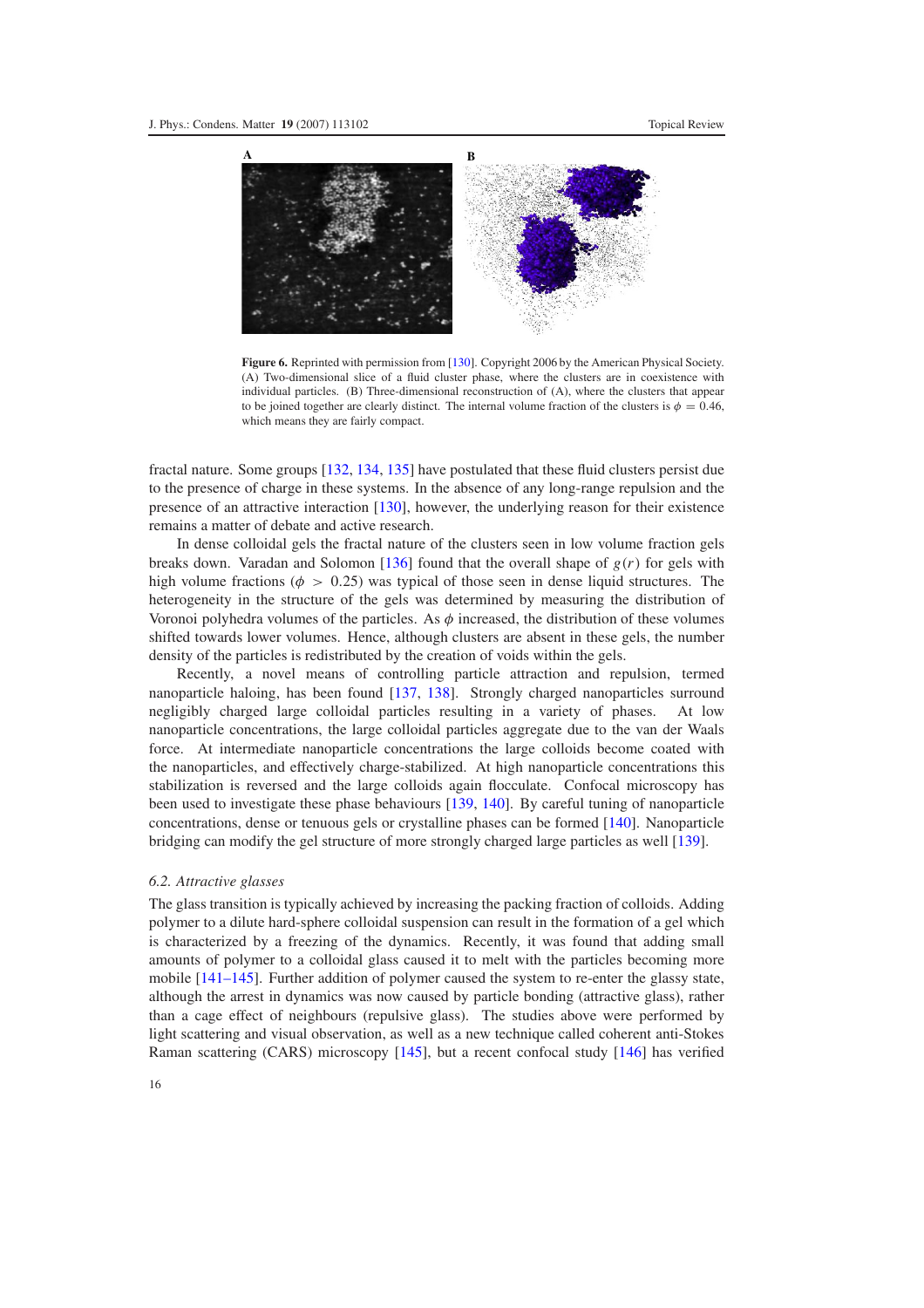<span id="page-16-0"></span>this 'devitrified' glass as well as the return of the glass phase by adding more polymer. It is important to note that there were no significant differences in either structure or local density fluctuations between any of the phases (repulsive glass, devitrifed glass, attractive glass).

#### *6.3. Liquid–liquid or liquid–solid coexistence*

As noted in section [2.2,](#page-3-0) attractive forces are important for modelling real materials. For example, modifying the ideal gas law with a van der Waals attractive force produces a phase transition between a low-density gas state and a high-density liquid state [\[147\]](#page-24-1). Adding polymer to a hard-sphere colloidal suspension results in an attractive depletion force which then produces a similar gas/liquid phase transition. These colloid–polymer mixtures can phase separate into coexisting phases of colloid-rich and colloid-poor phases [\[148\]](#page-24-2). The colloidrich phase is either crystalline or fluid in nature [\[149\]](#page-24-3), depending on the depth and range of the attractive potential, while the colloid-poor domain is always fluid. Fluid–fluid phase separation occurs rapidly followed by slow coarsening of the two phases. While the initial phase separation is too rapid to be observed by confocal microscopy, the subsequent coarsening process follows a three-stage process; interfacial-tension driven coarsening, gravity driven flow and finally interface formation [\[150\]](#page-24-4). The shape of the meniscus formed by the interface gives an estimate of the interfacial tension  $\gamma$  between the two fluid phases [\[151\]](#page-24-5) that is extremely low  $(γ \sim 0.2 \mu N$  m), especially when compared to fluid–fluid interfaces of molecular liquids (the air–water interfacial tension is of order  $\gamma \sim 50$  mN m<sup>-1</sup>).

The consequence of such low interfacial tension is that thermal fluctuations can create undulations, or roughness, at an interface of order  $\sim \sqrt{k_B T/\gamma}$ . A density mismatch between the solvent and colloid can also create thermal capillary waves at the interface. The characteristic capillary length  $\xi \sim \sqrt{\gamma/g\Delta\rho}$ , which is in the  $\mu$ m regime, and the time scale associated with the decay of interfacial fluctuations  $\tau \sim \xi \eta / \gamma$  is of the order of seconds for colloidal systems. Hence, these thermal capillary waves can be observed by confocal microscopy, as was done by Aarts and co-workers [\[152,](#page-24-6) [153\]](#page-24-7). Because the colloid-poor region is less intense than the colloid-rich region, the position of the interface,  $h(x, t)$  (*x* is the direction along the interface), can be determined by where the pixel intensity of the images undergoes a sharp transition. By correlating  $h(x, t)$  at different values of x and t different modes of the capillary waves were observed that agreed very well with theoretical predictions.

# <span id="page-16-1"></span>*6.4. Ionic systems*

For many years the model system for hard-sphere interactions has been PMMA spheres suspended in an index- and density-matching mixture of organic solvents [\[6\]](#page-19-5). Recent studies [\[42\]](#page-20-8) have observed that this system has electrostatic interactions induced by residual charges left on the surface of the PMMA spheres. The organic solvents are polar enough (the dielectric constant is  $\varepsilon = 5{\text -}6$ ) that this interaction is fairly long-ranged. The range of the repulsive interactions can be tuned by adding a salt (tetrabutylammonium chloride), and the interactions changed from hard-sphere-like to soft and dipolar. Under certain circumstances, the charge of the colloid can also be changed or reversed from positive to negative at moderate salt concentrations [\[154\]](#page-24-8).

The effects of the interparticle potential are seen by observing the phase behaviour at varying  $\kappa a$ , where  $\kappa$  is the inverse electrostatic screening length and *a* is the radius of the colloid. For large  $\kappa a$  (hard potential), crystals form at high volume fraction ( $\phi > 0.545$ ), and are rhcp in structure. As  $\kappa a$  is lowered the fluid-crystal phase boundary shifts to lower  $\phi$  and, further, the structures obtained are fcc for a wide range of  $\kappa a$  values. For values of  $\kappa a \sim 0.15$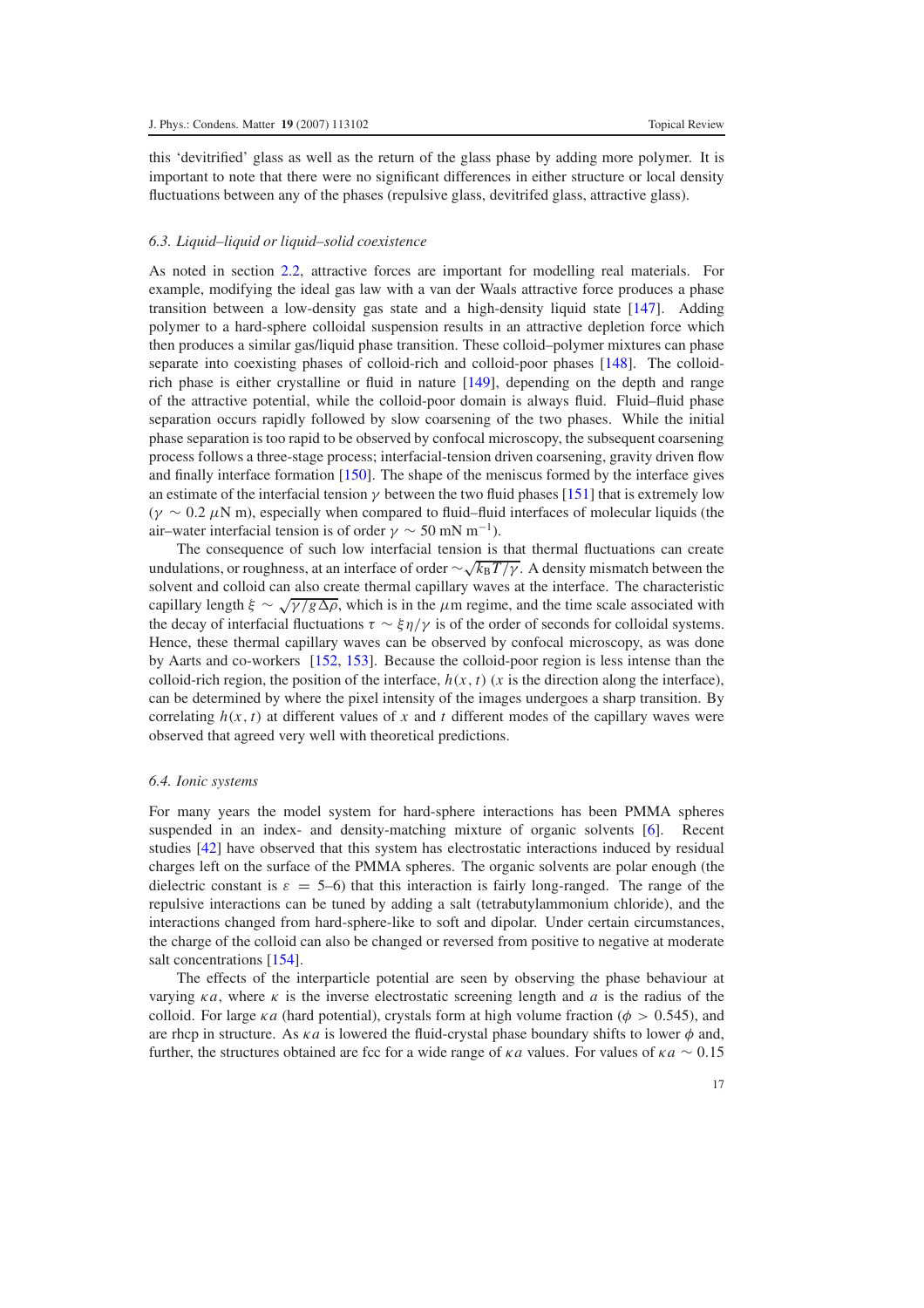<span id="page-17-0"></span>

Figure 7. Reprinted with permission from Macmillan Publishers Ltd: [\[157\]](#page-24-9) copyright 2005. (A) Confocal slice of the (100) plane of a colloidal mixture that forms a CsCl lattice. The red and green spheres represent the two similar sized colloids with opposite charges. The scale bar on the image is 10  $\mu$ m. (B) Three-dimensional model of what the structure looks like.

crystals form at volume fractions as low as  $\phi = 0.002$ . (The structures obtained agree with simulations that use a pure Yukawa [\[155\]](#page-24-10) or hard sphere plus Yukawa potential [\[155\]](#page-24-10).)

Control of the interparticle potential through ionic charge can be used to form new types of crystalline structure. By mixing colloids of opposite charge large stable *ionic* crystals can be formed that mimic atomic crystals [\[156–158\]](#page-24-11). Leunissen and co-workers [\[157\]](#page-24-9) reproduced the CsCl structure by mixing suspensions of two similar sized spheres ( $a \approx 1 \mu m$ ) with opposite, equal charges. The CsCl structure (shown in figure [7\)](#page-17-0) consists of two interlaced simple cubic lattices that together form a body centred cubic (bcc) lattice. Changing the size ratio of the particle species with opposing charges had a profound effect on the structures of the ionic crystals formed. By choosing a ratio of 0.31 between the small (S) and large (L) spheres, the authors were able to observe crystals with LS,  $LS_6$  and  $LS_8$  stoichiometry, for varying ionic strengths. Some of these structures (such as NaCl for LS stoichiometry) had analogues with atomic/molecular crystals, while others  $(LS_8$  for example) had no such counterpart. The lattice structures of these crystals, as observed by confocal microscopy, was interesting and non-trivial; a detailed description of the structures can be found in [\[157\]](#page-24-9). Future research in this field would entail tailoring structures on demand by tuning size ratios and ionic properties of the colloids.

The presence of charge in colloidal systems, as well as the apolar nature of the solvents, allows for the use of electric fields to manipulate structures and form new phases [\[42,](#page-20-8) [159–161\]](#page-24-12). For instance, both hard-sphere and soft-sphere colloids at low to moderate volume fractions form strings that align in the direction of the applied electric field [\[42,](#page-20-8) [159\]](#page-24-12). These strings were found to be unstable for hard spheres, and began evolving over time to form sheets and body-centred tetragonal (bct) structures [\[159\]](#page-24-12). Strings of soft spheres, on the other hand, were stable for extended periods of time. At higher electric fields the dipolar attraction between strings dominated over the charge repulsion between spheres and the strings gave way to form bct crystallites [\[159\]](#page-24-12). Other structures observed with soft spheres were bcc and body centred orthogonal structures. A detailed phase diagram of these structures can be found in [\[42\]](#page-20-8).

Electric fields can also be used to study solid–solid diffusionless or 'martensic' transitions [\[160\]](#page-24-13). Dassanayake and co-workers applied increasing electric fields to a close packed (cp) crystal formed by sedimentation, and observed a structural transition from cp to bct as a function of electric field strength, based on a subtle competition between gravity and dipolar attraction. Surprisingly, near the transition threshold, the two phases were found to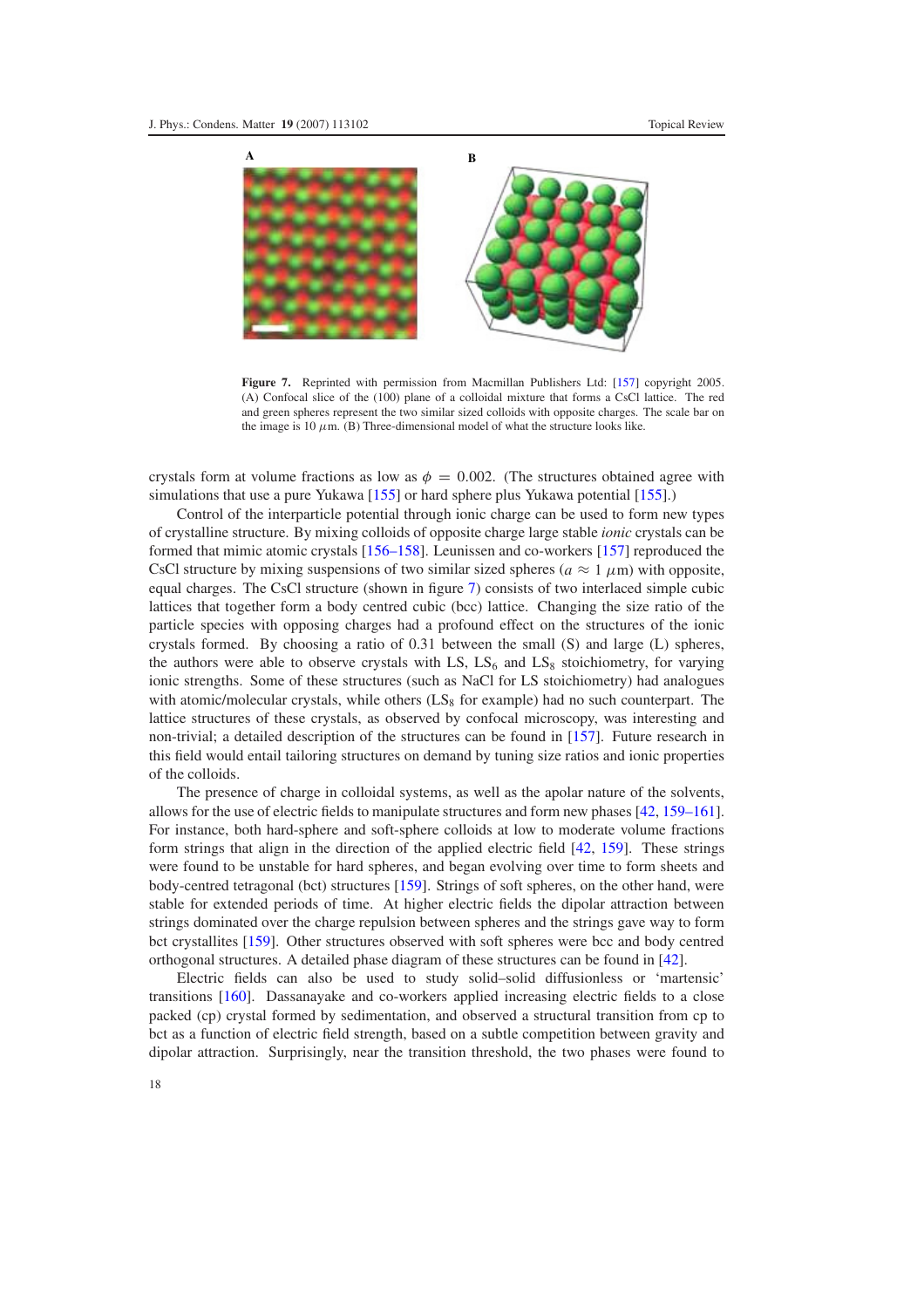<span id="page-18-0"></span>coexist for long periods of time. While this raises interesting questions about the order of the phase transition, further studies, similar to those seen in fluid–fluid phase separation, are needed. Finally, these new structures formed by the subtle interplay between attractive forces and repulsion or gravity, while having interesting physics, also have great application such as in photonic band gap structures.

# *6.5. Anisotropic systems*

While attractive and repulsive interactions help make colloids better models for atomic systems, the systems described above lack one interesting feature: the interactions are all spherically symmetric. With improving synthesis techniques, several groups now study the phase behaviour of non-spherical colloidal particles. Confocal microscopy has been used to characterize samples consisting of non-spherical colloids such as polyhedra [\[162\]](#page-24-14) or anisotropic ones such as dumbbells [\[163\]](#page-24-15) and rods [\[164,](#page-24-16) [165\]](#page-24-17).

It is crucial but non-trivial to identify the orientation of these anisotropic colloids in a confocal image. Colloidal dumbbells [\[163\]](#page-24-15) consist of dimers of silica spheres that have been fused together. It is difficult to resolve these dumbbells using x-ray scattering except at high scattering wavenumbers. However, because the distance between two spheres that are part of the same dumbbell is less than any other separation between spheres in the sample, dumbbells can be identified by measuring the distance between the fluorescent core centres of the silica particles. Using these identified centres, the position and orientation of all the dumbbells in a 3D sample could be measured. A similar problem exists for the case of colloidal rods [\[164\]](#page-24-16), made by uniaxially extending PMMA spheres. In this case an algorithm was devised to identify the backbones of the rods, therefore associating a central axis with each rod. The centroid of the rod was determined by averaging the pixel positions of the points comprising this central axis, and the rod was characterized by its length and orientation. This technique worked remarkably well even for highly concentrated, nearly close packed rods.

Confocal microscopy has also been used to characterize non-spherical 'polyhedral' colloids [\[162\]](#page-24-14), where the particle shape is characterized by comparing the projected particle area in 2D to its projected perimeter. The close packing of the particles showed deviations from those of spherical particles. Especially interesting was the fact that *g*(*r*) decayed much faster for polyhedral colloids than spheres, implying no long-range translational order. The bondorientational correlation function  $g_6(r)$  also decayed faster, implying frustration of hexagonal order in these polyhedra. Conceivably, with advances in particle synthesis and new types of particles being produced with ease, confocal microscopy can have great application in determining unique structures and phases these particles may form, especially because of the ease of 3D reconstruction.

# <span id="page-18-1"></span>**7. New directions**

In this review we have tried to touch upon many aspects of the phase behaviour of colloids that interact either as hard spheres or with repulsive/attractive potentials. Apart from these wellstudied systems with thermodynamic analogies to atomic and molecular systems [\[166\]](#page-24-18), colloids have other applications as well. For instance, they are used as tracer particles in viscoelastic solutions to probe the rheological properties of the environment around them. For spatially heterogeneous materials, confocal microscopy of the thermal motions of these particles in three dimensions can be very useful [\[167,](#page-24-19) [168\]](#page-24-20). Further, the effects of shear on these viscoelastic materials can also be probed [\[168\]](#page-24-20).

Large colloids, such as emulsion droplets, can also be used to mimic granular systems. Emulsions are visualized either by dying the dispersed phase [\[169,](#page-24-21) [170\]](#page-24-22) or by utilizing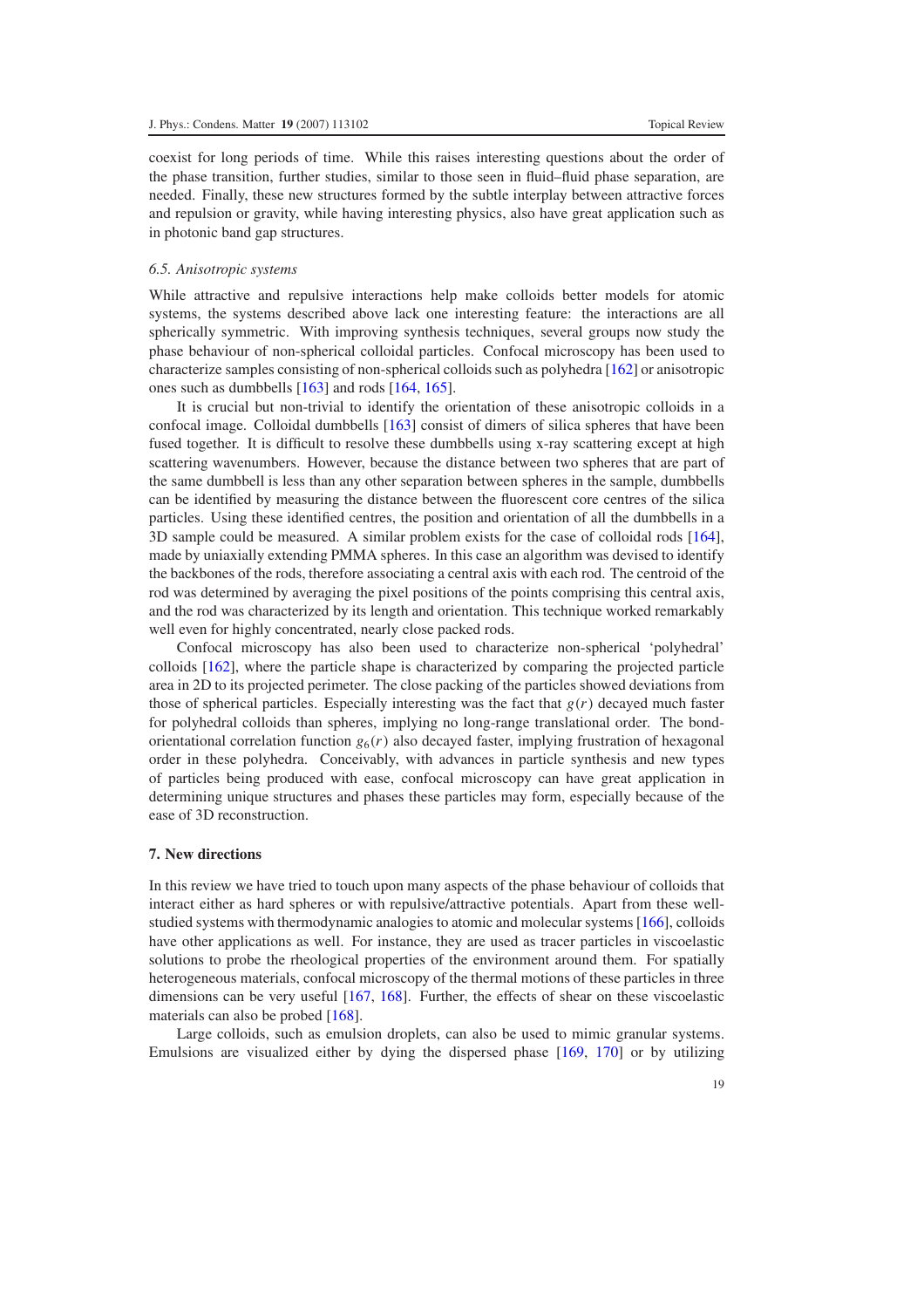fluorescent surfactants that go to the interface between the dispersed phase and the continuous phase [\[171\]](#page-24-23). The force between two droplets that are in contact can be quantified by characterizing the shape of these compressible droplets [\[169,](#page-24-21) [171,](#page-24-23) [172\]](#page-24-24). Thus a spatial distribution of 'force chains' in three dimensions can be obtained, which has analogies with such chains seen in granular materials.

<span id="page-19-0"></span>In conclusion, colloidal systems show behaviour than spans the gamut from atomic systems (with length and time scales in the nanometre and picosecond range) to granular materials (millimetres and seconds). Confocal microscopy is key to the observation of these phenomena in real space and real time, and this powerful technique holds much promise for future research.

#### <span id="page-19-1"></span>**Acknowledgments**

<span id="page-19-4"></span><span id="page-19-3"></span><span id="page-19-2"></span>We thank Scott V Franklin and G C Cianci for enlightening discussions. E R Weeks and V Prasad thank NSF (DMR-0239109) for funding.

# <span id="page-19-17"></span><span id="page-19-16"></span><span id="page-19-6"></span><span id="page-19-5"></span>**References**

- [1] Habdas P and Weeks E R 2002 Video microscopy of colloidal suspensions and colloidal crystals *Curr. Opin. Colloid Interface Sci.* **7** [196–203](http://dx.doi.org/10.1016/S1359-0294(02)00049-3)
- [2] Minsky M 1988 Memoir on inventing the confocal scanning microscope *Scanning* **10** 128–38
- <span id="page-19-7"></span>[3] Sheppard C J R and Shotton D M 1997 *Confocal Laser Scanning Microscopy* (New York: Springer)
- <span id="page-19-8"></span>[4] Inou´e S and Spring K R 1997 *Video Microscopy: The Fundamentals* (New York: Plenum)
- [5] Pawley J B 1995 *Handbook of Biological Confocal Microscopy* (New York: Plenum)
- [6] Pusey P N and van Megen W 1986 Phase-behavior of concentrated suspensions of nearly hard colloidal spheres *Nature* **320** [340–2](http://dx.doi.org/10.1038/320340a0)
- [7] Yoshida H, Ito K and Ise N 1991 Localized ordered structure in polymer latex suspensions as studied by a confocal laser scanning microscope *Phys. Rev.* B **44** [435–8](http://dx.doi.org/10.1103/PhysRevB.44.435)
- [8] van Blaaderen A and Wiltzius P 1995 Real-space structure of colloidal hard-sphere glasses *Science* **270** [1177–9](http://dx.doi.org/10.1126/science.270.5239.1177)
- [9] Alder B J and Wainwright T E 1970 Decay of velocity autocorrelation function *Phys. Rev.* A **1** [18–21](http://dx.doi.org/10.1103/PhysRevA.1.18)
- <span id="page-19-10"></span><span id="page-19-9"></span>[10] Woodcock L V 1981 Glass-transition in the hard-sphere model and Kauzmann paradox *Ann. NY Acad. Sci.* **371** 274–98
- [11] Speedy R J 1998 The hard sphere glass transition *Mol. Phys.* **95** [169–78](http://dx.doi.org/10.1080/002689798167089)
- [12] Alder B J, Gass D M and Wainwright T E 1970 Studies in molecular dynamics.8. transport coefficients for a hard-sphere fluid *J. Chem. Phys.* **53** [3813–26](http://dx.doi.org/10.1063/1.1673845)
- [13] Alder B J and Wainwright T E 1957 Phase transition for a hard sphere system *J. Chem. Phys.* **27** [1208–9](http://dx.doi.org/10.1063/1.1743957)
- <span id="page-19-11"></span>[14] Zhu J X, Li M, Rogers R, Meyer W, Ottewill R H, Russell W B and Chaikin P M 1997 Crystallization of hard-sphere colloids in microgravity *Nature* **387** [883–5](http://dx.doi.org/10.1038/43141)
- [15] Hoogenboom J P, Vergeer P and van Blaaderen A 2003 A real-space analysis of colloidal crystallization in a gravitational field at a flat bottom wall *J. Chem. Phys.* **119** [3371–83](http://dx.doi.org/10.1063/1.1589737)
- [16] Royall C P, van Roij R and van Blaaderen A 2005 Extended sedimentation profiles in charged colloids: the gravitational length, entropy, and electrostatics *J. Phys.: Condens. Matter* **17** [2315–26](http://dx.doi.org/10.1088/0953-8984/17/15/005)
- <span id="page-19-12"></span>[17] Simeonova N B and Kegel W K 2004 Gravity-induced aging in glasses of colloidal hard spheres *Phys. Rev. Lett.* **93** [035701](http://dx.doi.org/10.1103/PhysRevLett.93.035701)
- <span id="page-19-13"></span>[18] Bernal J D 1959 Geometrical approach to the structure of liquids *Nature* **183** [141–7](http://dx.doi.org/10.1038/183141a0)
- [19] Bernal J D 1960 Geometry of the structure of monatomic liquids *Nature* **185** [68–70](http://dx.doi.org/10.1038/185068a0)
- <span id="page-19-14"></span>[20] Bernal J D 1964 Bakerian lecture 1962—structure of liquids *Proc. R. Soc.* A **280** 299
- <span id="page-19-15"></span>[21] Torquato S, Truskett T M and Debenedetti P G 2000 Is random close packing of spheres well defined? *Phys. Rev. Lett.* **84** [2064–7](http://dx.doi.org/10.1103/PhysRevLett.84.2064)
- [22] Moriguchi I, Kawasaki K and Kawakatsu T 1993 The effects of size polydispersity in nearly hard-sphere colloids *J. Physique* II **3** [1179–84](http://dx.doi.org/10.1051/jp2:1993190)
- [23] Williams S R, Snook I K and van Megen W 2001 Molecular dynamics study of the stability of the hard sphere glass *Phys. Rev.* E **6402** [021506](http://dx.doi.org/10.1103/PhysRevE.64.021506)
- [24] Cheng Z D, Zhu J X, Chaikin P M, Phan S E and Russel W B 2002 Nature of the divergence in low shear viscosity of colloidal hard-sphere dispersions *Phys. Rev.* E **65** [041405](http://dx.doi.org/10.1103/PhysRevE.65.041405)
- [25] Pusey P N 1991 *Liquids, Freezing and the Glass Transition* (Amsterdam: Elsevier)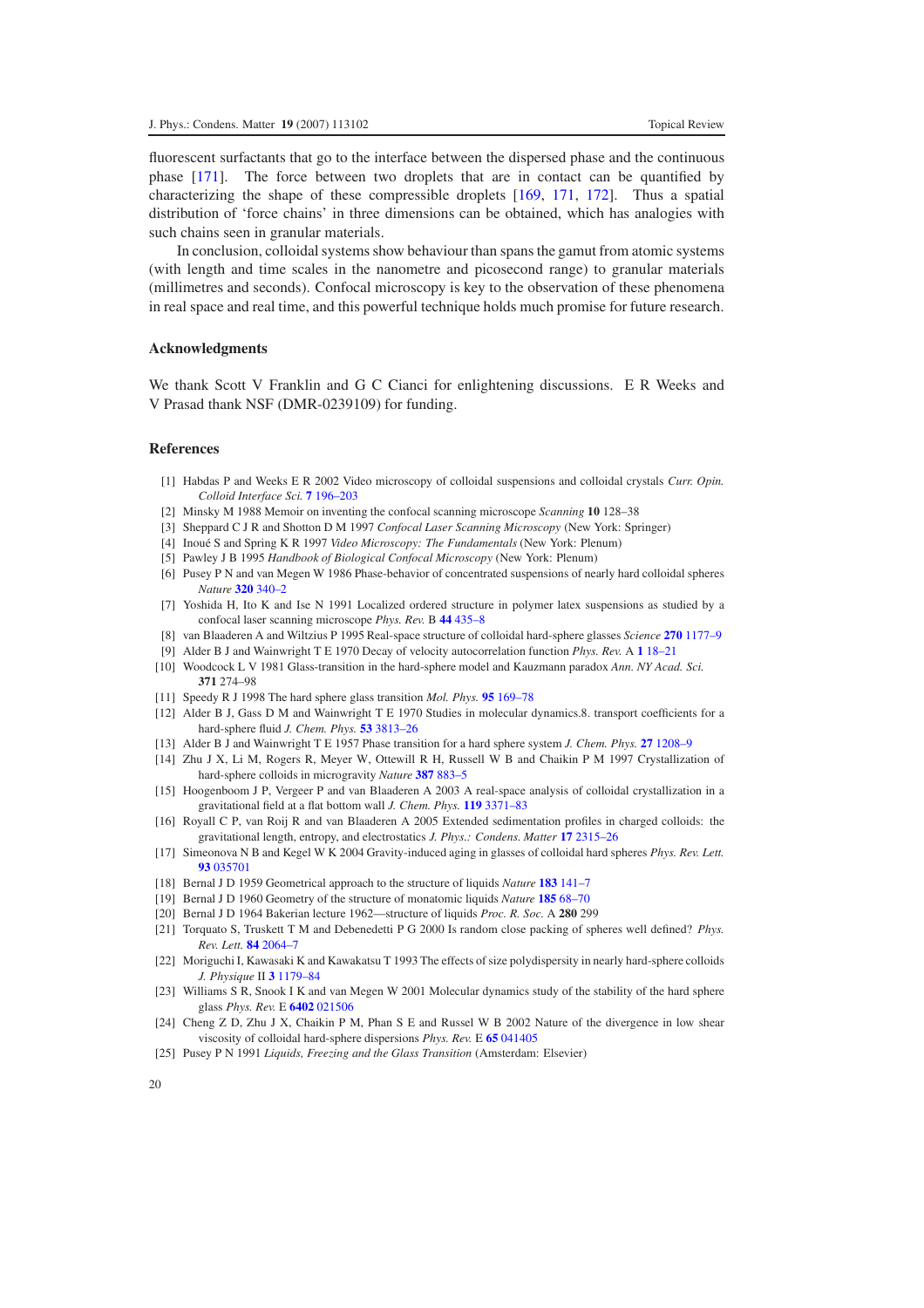- <span id="page-20-1"></span><span id="page-20-0"></span>[26] Angell C A 1995 Formation of glasses from liquids and biopolymers *Science* **267** [1924–35](http://dx.doi.org/10.1126/science.267.5206.1924)
- <span id="page-20-4"></span><span id="page-20-2"></span>[27] Angell C A 2000 Ten questions on glassformers, and a real space 'excitations' model with some answers on fragility and phase transitions *J. Phys.: Condens. Matter* **12** [6463–75](http://dx.doi.org/10.1088/0953-8984/12/29/318)
- [28] Stillinger F H 1995 A topographic view of supercooled liquids and glass-formation *Science* **267** [1935–9](http://dx.doi.org/10.1126/science.267.5206.1935)
- <span id="page-20-3"></span>[29] Ediger M D, Angell C A and Nagel S R 1996 Supercooled liquids and glasses *J. Phys. Chem.* **100** [13200–12](http://dx.doi.org/10.1021/jp953538d)
- <span id="page-20-5"></span>[30] Russel W B, Saville D A and Schowalter W R 1989 *Colloidal Dispersions* (Cambridge: Cambridge University Press)
- [31] Jones R A L 2002 *Soft Condensed Matter* (Oxford: Oxford University Press)
- [32] Larson R G 1998 *The Structure and Rheology of Complex Fluids* (Oxford: Oxford University Press)
- [33] Antl L, Goodwin J W, Hill R D, Ottewill R H, Owens S M, Papworth S and Waters J A 1986 The preparation of poly(methyl methacrylate) lattices in nonaqueous media *Colloids Surf.* **17** [67–78](http://dx.doi.org/10.1016/0166-6622(86)80187-1)
- <span id="page-20-6"></span>[34] Pusey P N, van Megen W, Bartlett P, Ackerson B J, Rarity J G and Underwood S M 1989 Structure of crystals of hard colloidal spheres *Phys. Rev. Lett.* **63** [2753–6](http://dx.doi.org/10.1103/PhysRevLett.63.2753)
- [35] Asakura S and Oosawa F 1958 Interaction between particles suspended in solutions of macromolecules *J. Polym. Sci.* **33** [183–92](http://dx.doi.org/10.1002/pol.1958.1203312618)
- [36] Crocker J C, Matteo J A, Dinsmore A D and Yodh A G 1999 Entropic attraction and repulsion in binary colloids probed with a line optical tweezer *Phys. Rev. Lett.* **82** [4352–5](http://dx.doi.org/10.1103/PhysRevLett.82.4352)
- [37] Verma R, Crocker J C, Lubensky T C and Yodh A G 2000 Attractions between hard colloidal spheres in semiflexible polymer solutions *Macromolecules* **33** [177–86](http://dx.doi.org/10.1021/ma990362v)
- <span id="page-20-7"></span>[38] Bosma G, Pathmamanoharan C, de Hoog E H A, Kegel W K, van Blaaderen A and Lekkerkerker H N W 2002 Preparation of monodisperse, fluorescent pmma-latex colloids by dispersion polymerization *J. Colloid Interface Sci.* **245** [292–300](http://dx.doi.org/10.1006/jcis.2001.7986)
- <span id="page-20-9"></span><span id="page-20-8"></span>[39] Dullens R P A, Claesson M, Derks D, van Blaaderen A and Kegel W K 2003 Monodisperse core-shell poly(methyl methacrylate) latex colloids *Langmuir* **19** [5963–6](http://dx.doi.org/10.1021/la034636q)
- [40] Campbell A I and Bartlett P 2002 Fluorescent hard-sphere polymer colloids for confocal microscopy *J. Colloid Interface Sci.* **256** [325–30](http://dx.doi.org/10.1006/jcis.2002.8669)
- [41] van Blaaderen A and Vrij A 1992 Synthesis and characterization of colloidal dispersions of fluorescent, monodisperse silica spheres *Langmuir* **8** [2921–31](http://dx.doi.org/10.1021/la00048a013)
- [42] Yethiraj A and van Blaaderen A 2003 A colloidal model system with an interaction tunable from hard sphere to soft and dipolar *Nature* **421** [513–7](http://dx.doi.org/10.1038/nature01328)
- [43] Stieger M, Richtering W, Pedersen J S and Lindner P 2004 Small-angle neutron scattering study of structural changes in temperature sensitive microgel colloids *J. Chem. Phys.* **120** [6197–206](http://dx.doi.org/10.1063/1.1665752)
- <span id="page-20-10"></span>[44] Ye X, Narayanan T, Tong P, Huang J S, Lin M Y, Carvalho B L and Fetters L J 1996 Depletion interactions in colloid-polymer mixtures *Phys. Rev.* E **54** [6500–10](http://dx.doi.org/10.1103/PhysRevE.54.6500)
- [45] Ye X, Narayanan T and Tong P 1996 Neutron scattering study of depletion interactions in a colloid-polymer mixture *Phys. Rev. Lett.* **76** [4640–3](http://dx.doi.org/10.1103/PhysRevLett.76.4640)
- [46] Ottewill R H, Hanley H J M, Rennie A R and Straty G C 1995 Small-angle neutron-scattering studies on binarymixtures of charged-particles *Langmuir* **11** [3757–65](http://dx.doi.org/10.1021/la00010a028)
- [47] Ashdown S, Markovic I, Ottewill R H, Lindner P, Oberthur R C and Rennie A R 1990 Small-angle neutronscattering studies on ordered polymer colloid dispersions *Langmuir* **6** [303–7](http://dx.doi.org/10.1021/la00092a002)
- <span id="page-20-11"></span>[48] Lal J, Abernathy D, Auvray L, Diat O and Grubel G 2001 Dynamics and correlations in magnetic colloidal systems studied by x-ray photon correlation spectroscopy *Eur. Phys. J.* E **4** [263–71](http://dx.doi.org/10.1007/s101890170108)
- [49] Konishi T, Yamahara E and Ise N 1996 Characterization of colloidal silica particles by ultra-small-angle x-ray scattering *Langmuir* **12** [2608–10](http://dx.doi.org/10.1021/la950777j)
- [50] Dierker S B, Pindak R, Fleming R M, Robinson I K and Berman L 1995 X-ray photon-correlation spectroscopy study of Brownian-motion of gold colloids in glycerol *Phys. Rev. Lett.* **75** [449–52](http://dx.doi.org/10.1103/PhysRevLett.75.449)
- [51] Konishi T, Ise N, Matsuoka H, Yamaoka H, Sogami I S and Yoshiyama T 1995 Structural study of silica particle dispersions by ultra-small-angle x-ray-scattering *Phys. Rev.* B **51** [3914–7](http://dx.doi.org/10.1103/PhysRevB.51.3914)
- [52] van Megen W, Underwood S M and Pusey P N 1991 Dynamics of hard spherical colloids from the fluid to the glass *J. Chem. Soc.-Faraday Trans.* **87** [395–401](http://dx.doi.org/10.1039/ft9918700395)
- [53] van Megen W and Pusey P N 1991 Dynamic light-scattering study of the glass-transition in a colloidal suspension *Phys. Rev.* A **43** [5429–41](http://dx.doi.org/10.1103/PhysRevA.43.5429)
- [54] Carpineti M and Giglio M 1992 Spinodal-type dynamics in fractal aggregation of colloidal clusters *Phys. Rev. Lett.* **68** [3327–30](http://dx.doi.org/10.1103/PhysRevLett.68.3327)
- [55] Dhont J K G, Smits C and Lekkerkerker H N W 1992 A time resolved static light-scattering study on nucleation and crystallization in a colloidal system *J. Colloid Interface Sci.* **152** [386–401](http://dx.doi.org/10.1016/0021-9797(92)90041-J)
- [56] Cipelletti L, Manley S, Ball R C and Weitz D A 2000 Universal aging features in the restructuring of fractal colloidal gels *Phys. Rev. Lett.* **84** [2275–8](http://dx.doi.org/10.1103/PhysRevLett.84.2275)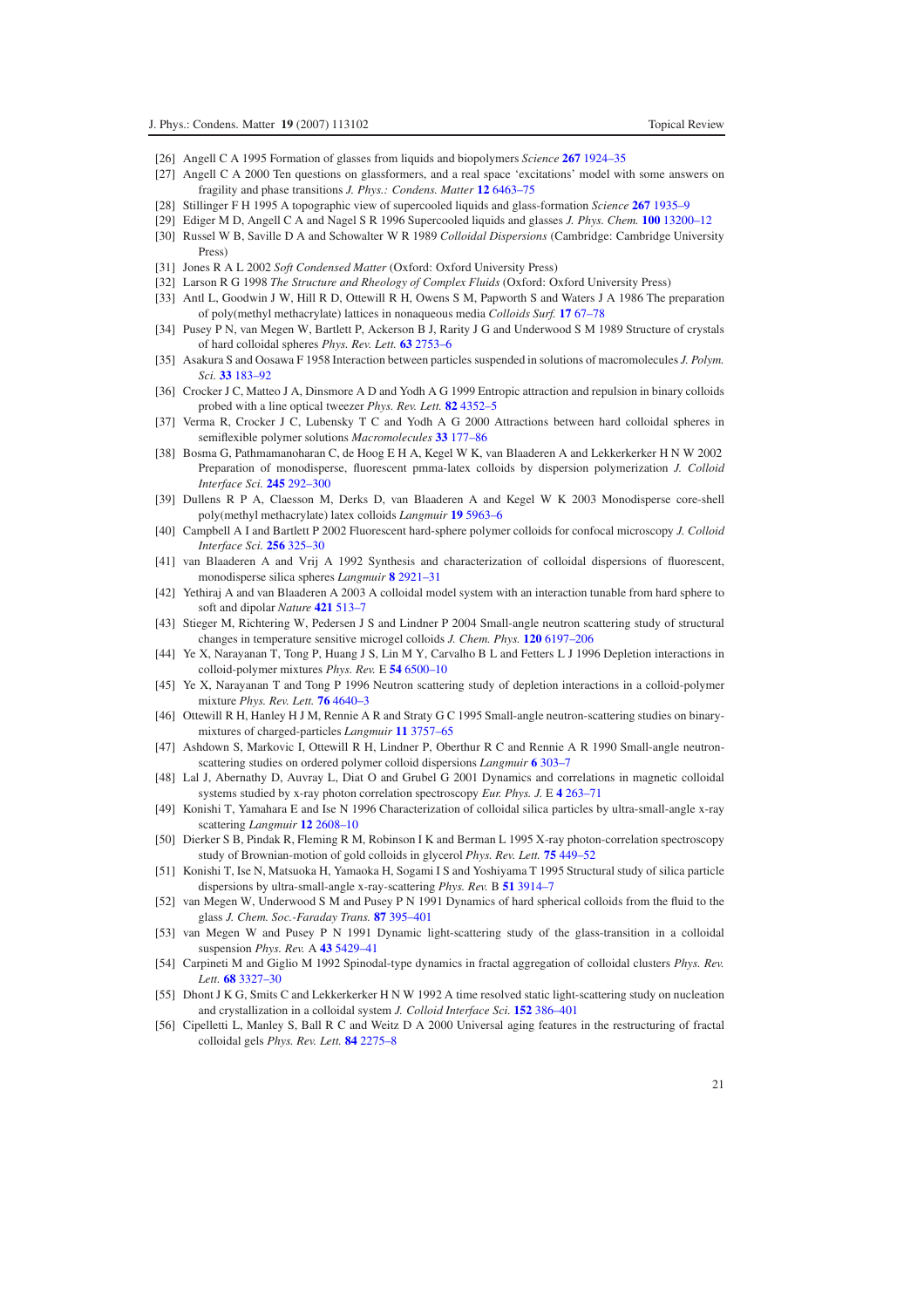- <span id="page-21-1"></span><span id="page-21-0"></span>[57] Moussaid A and Pusey P N 1999 Multiple scattering suppression in static light scattering by cross-correlation spectroscopy *Phys. Rev.* E **60** [5670–6](http://dx.doi.org/10.1103/PhysRevE.60.5670)
- [58] Segre P N, van Megen W, Pusey P N, Schatzel K and Peters W 1995 2-color dynamic light-scattering *J. Mod. Opt.* **42** 1929–52
- [59] Stieber F and Richtering W 1995 Fiber-optic-dynamic-light-scattering and two-color-cross-correlation studies of turbid, concentrated, sterically stabilized polystyrene latex *Langmuir* **11** [4724–7](http://dx.doi.org/10.1021/la00012a024)
- [60] Schatzel K, Drewel M and Ahrens J 1990 Suppression of multiple-scattering in photon-correlation spectroscopy *J. Phys.: Condens. Matter* **2** [\(Suppl. A.\) SA393–8](http://dx.doi.org/10.1088/0953-8984/2/S/062)
- <span id="page-21-2"></span>[61] Dasgupta B R, Tee S Y, Crocker J C, Frisken B J and Weitz D A 2002 Microrheology of polyethylene oxide using diffusing wave spectroscopy and single scattering *Phys. Rev.* E **65** [051505](http://dx.doi.org/10.1103/PhysRevE.65.051505)
- <span id="page-21-3"></span>[62] Durian D J, Weitz D A and Pine D J 1990 Dynamics and coarsening in 3-dimensional foams *J. Phys.: Condens. Matter* **2** [\(Suppl. A.\) SA433–6](http://dx.doi.org/10.1088/0953-8984/2/S/069)
- <span id="page-21-4"></span>[63] Pine D J, Weitz D A, Zhu J X and Herbolzheimer E 1990 Diffusing-wave spectroscopy—dynamic lightscattering in the multiple-scattering limit *J. Physique* **51** 2101–27
- <span id="page-21-5"></span>[64] Pine D J, Weitz D A, Chaikin P M and Herbolzheimer E 1988 Diffusing-wave spectroscopy *Phys. Rev. Lett.* **60** [1134–7](http://dx.doi.org/10.1103/PhysRevLett.60.1134)
- <span id="page-21-7"></span><span id="page-21-6"></span>[65] Trappe V, Prasad V, Cipelletti L, Segre P N and Weitz D A 2001 Jamming phase diagram for attractive particles *Nature* **411** [772–5](http://dx.doi.org/10.1038/35081021)
- <span id="page-21-8"></span>[66] Trappe V and Weitz D A 2000 Scaling of the viscoelasticity of weakly attractive particles *Phys. Rev. Lett.* **85** [449–52](http://dx.doi.org/10.1103/PhysRevLett.85.449)
- [67] Fagan M E and Zukoski C F 1997 The rheology of charge stabilized silica suspensions *J. Rheol.* **41** [373–97](http://dx.doi.org/10.1122/1.550876)
- <span id="page-21-9"></span>[68] Mason T G and Weitz D A 1995 Linear viscoelasticity of colloidal hard-sphere suspensions near the glasstransition *Phys. Rev. Lett.* **75** [2770–3](http://dx.doi.org/10.1103/PhysRevLett.75.2770)
- <span id="page-21-10"></span>[69] Gisler T, Ball R and Weitz D A 1999 Strain hardening of fractal colloidal gels *Phys. Rev. Lett.* **82** [1064–7](http://dx.doi.org/10.1103/PhysRevLett.82.1064)
- <span id="page-21-11"></span>[70] Prasad V, Trappe V, Dinsmore A D, Segre P N, Cipelletti L and Weitz D A 2003 Universal features of the fluid to solid transition for attractive colloidal particles *Faraday Discuss.* **123** [1–12](http://dx.doi.org/10.1039/b211107c)
- <span id="page-21-12"></span>[71] Zernike F 1942 Phase contrast, a new method for the microsopic observation of transparent objects *Physica* **9** [686–98](http://dx.doi.org/10.1016/S0031-8914(42)80035-X)
- <span id="page-21-13"></span>[72] Zernike F 1942 Phase contrast, a new method for the microscopic observation of transparent objects part II *Physica* **9** [974–86](http://dx.doi.org/10.1016/S0031-8914(42)80079-8)
- <span id="page-21-14"></span>[73] Nomarski M G 1955 Microinterféromètre différentiel à ondes polarisées *J. Physique Radium* 16 (Suppl. S) S9–13
- <span id="page-21-15"></span>[74] Elliot M S and Poon W C K 2001 Conventional optical microscopy of colloidal suspensions *Adv. Colloid Interface Sci.* **92** [133–94](http://dx.doi.org/10.1016/S0001-8686(00)00070-1)
- [75] Baumgartl J, Arauz-Lara J L and Bechinger C 2006 Like-charge attraction in confinement: myth or truth? *Soft Matter* **2** [631–5](http://dx.doi.org/10.1039/b603052a)
- <span id="page-21-16"></span>[76] Xiao G Q, Corle T R and Kino G S 1988 Real-time confocal scanning optical microscope *Appl. Phys. Lett.* **53** [716–8](http://dx.doi.org/10.1063/1.99814)
- <span id="page-21-17"></span>[77] Crocker J C and Grier D G 1996 Methods of digital video microscopy for colloidal studies *J. Colloid Interface Sci.* **179** [298–310](http://dx.doi.org/10.1006/jcis.1996.0217)
- <span id="page-21-18"></span>[78] Dinsmore A D, Weeks E R, Prasad V, Levitt A C and Weitz D A 2001 Three-dimensional confocal microscopy of colloids *Appl. Opt.* **40** 4152–9
- <span id="page-21-19"></span>[79] A tutorial on particle tracking can be found at [http://www.physics.emory.edu/](http://www.physics.emory.edu/~weeks/idl)[∼](http://www.physics.emory.edu/~weeks/idl)[weeks/idl](http://www.physics.emory.edu/~weeks/idl)
- <span id="page-21-20"></span>[80] Isa L, Besseling R, Weeks E R and Poon W C K 2006 Experimental studies of the flow of concentrated hard sphere suspensions into a constriction *J. Phys. Conf. Ser.* **40** [124–32](http://dx.doi.org/10.1088/1742-6596/40/1/016)
- <span id="page-21-21"></span>[81] Nelson D R 2002 *Defects and Geometry in Condensed Matter Physics* (Cambridge: Cambridge University Press)
- <span id="page-21-22"></span>[82] ten Wolde P R, Ruiz-Montero M J and Frenkel D 1999 Numerical calculation of the rate of homogeneous gas–liquid nucleation in a Lennard-Jones system *J. Chem. Phys.* **110** [1591–9](http://dx.doi.org/10.1063/1.477799)
- [83] Steinhardt P J, Nelson D R and Ronchetti M 1983 Bond-orientational order in liquids and glasses *Phys. Rev.* B **28** [784–805](http://dx.doi.org/10.1103/PhysRevB.28.784)
- [84] Gasser U, Weeks E R, Schofield A, Pusey P N and Weitz D A 2001 Real-space imaging of nucleation and growth in colloidal crystallization *Science* **292** [258–62](http://dx.doi.org/10.1126/science.1058457)
- [85] Auer S and Frenkel D 2001 Prediction of absolute crystal-nucleation rate in hard-sphere colloids *Nature* **409** [1020–3](http://dx.doi.org/10.1038/35059035)
- [86] de Villeneuve V W A, Dullens R P A, Aarts D G A L, Groeneveld E, Scherff J H, Kegel W K and Lekkerkerker H N W 2005 Colloidal hard-sphere crystal growth frustrated by large spherical impurities *Science* **309** [1231–3](http://dx.doi.org/10.1126/science.1113207)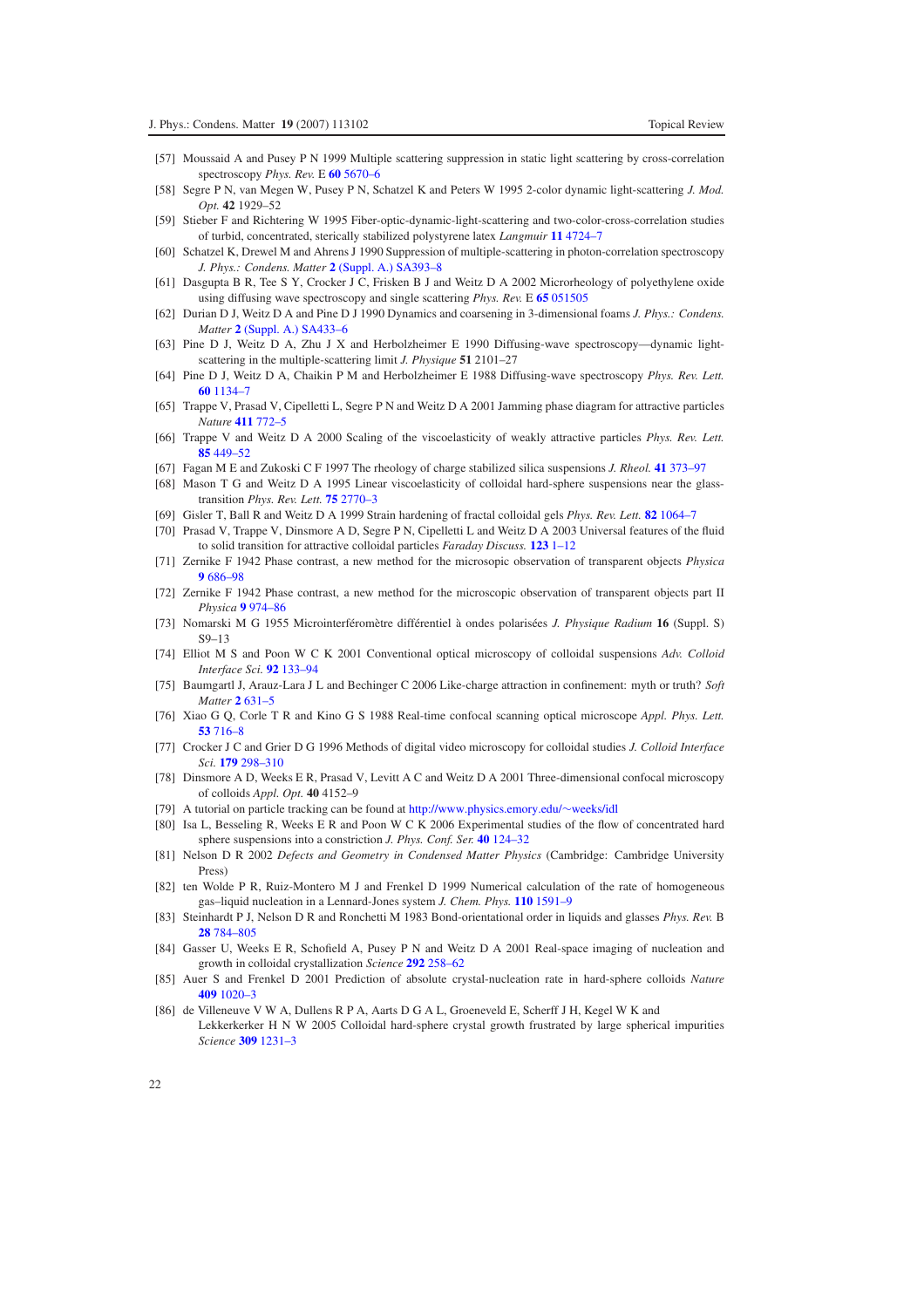- <span id="page-22-3"></span><span id="page-22-2"></span><span id="page-22-1"></span><span id="page-22-0"></span>[87] de Villeneuve V W A, Verboekend D, Dullens R P A, Aarts D G A L, Kegel W K and
- Lekkerkerker H N W 2005 Hard sphere crystal nucleation and growth near large spherical impurities *J. Phys.: Condens. Matter* **17** [\(Sp. Iss. SI\) S3371–8](http://dx.doi.org/10.1088/0953-8984/17/45/024)
- <span id="page-22-5"></span><span id="page-22-4"></span>[88] Dullens R P A, Aarts D G A L and Kegel W K 2006 Dynamic broadening of the crystal–fluid interface of colloidal hard spheres *Phys. Rev. Lett.* **97** [228301](http://dx.doi.org/10.1103/PhysRevLett.97.228301)
- [89] Schall P, Cohen I, Weitz D A and Spaepen F 2004 Visualization of dislocation dynamics in colloidal crystals *Science* **305** [1944–8](http://dx.doi.org/10.1126/science.1102186)
- [90] Schall P, Cohen I, Weitz D A and Spaepen F 2006 Visualizing dislocation nucleation by indenting colloidal crystals *Nature* **440** [319–23](http://dx.doi.org/10.1038/nature04557)
- <span id="page-22-7"></span>[91] Lin K H, Crocker J C, Prasad V, Schofield A, Weitz D A, Lubensky T C and Yodh A G 2000 Entropically driven colloidal crystallization on patterned surfaces *Phys. Rev. Lett.* **85** [1770–3](http://dx.doi.org/10.1103/PhysRevLett.85.1770)
- <span id="page-22-8"></span>[92] Hunt N, Jardine R and Bartlett P 2000 Superlattice formation in mixtures of hard-sphere colloids *Phys. Rev.* E **62** [900–13](http://dx.doi.org/10.1103/PhysRevE.62.900)
- <span id="page-22-10"></span><span id="page-22-9"></span>[93] Schofield A B 2001 Binary hard-sphere crystals with the cesium chloride structure *Phys. Rev.* E **6405** [051403](http://dx.doi.org/10.1103/PhysRevE.64.051403)
- <span id="page-22-6"></span>[94] Bartlett P, Ottewill R H and Pusey P N 1992 Superlattice formation in binary-mixtures of hard-sphere colloids *Phys. Rev. Lett.* **68** [3801–4](http://dx.doi.org/10.1103/PhysRevLett.68.3801)
- [95] Gotze W and Sjogren L 1992 Relaxation processes in supercooled liquids *Rep. Prog. Phys.* **55** [241–376](http://dx.doi.org/10.1088/0034-4885/55/3/001)
- <span id="page-22-11"></span>[96] Bengtzelius U, Gotze W and Sjolander A 1984 Dynamics of supercooled liquids and the glass-transition *J. Phys. C: Solid State Phys.* **17** [5915–34](http://dx.doi.org/10.1088/0022-3719/17/33/005)
- <span id="page-22-12"></span>[97] Ediger M D 2000 Spatially heterogeneous dynamics in supercooled liquids *Annu. Rev. Phys. Chem.* **51** [99–128](http://dx.doi.org/10.1146/annurev.physchem.51.1.99)
- [98] Kegel W K and van Blaaderen A 2000 Direct observation of dynamical heterogeneities in colloidal hard-sphere suspensions *Science* **287** [290–3](http://dx.doi.org/10.1126/science.287.5451.290)
- <span id="page-22-13"></span>[99] Weeks E R, Crocker J C, Levitt A C, Schofield A and Weitz D A 2000 Three-dimensional direct imaging of structural relaxation near the colloidal glass transition *Science* **287** [627–31](http://dx.doi.org/10.1126/science.287.5453.627)
- <span id="page-22-15"></span><span id="page-22-14"></span>[100] Adam G and Gibbs J H 1965 On temperature dependence of cooperative relaxation properties in glass-forming liquids *J. Chem. Phys.* **43** [139](http://dx.doi.org/10.1063/1.1696442)
- [101] Weeks E R and Weitz D A 2002 Properties of cage rearrangements observed near the colloidal glass transition *Phys. Rev. Lett.* **89** [095704](http://dx.doi.org/10.1103/PhysRevLett.89.095704)
- [102] Weeks E R and Weitz D A 2002 Subdiffusion and the cage effect studied near the colloidal glass transition *Chem. Phys.* **284** [\(Sp. Iss. SI\) 361–7](http://dx.doi.org/10.1016/S0301-0104(02)00667-5)
- <span id="page-22-16"></span>[103] Conrad J C, Starr F W and Weitz D A 2005 Weak correlations between local density and dynamics near the glass transition *J. Phys. Chem.* B **109** [21235–40](http://dx.doi.org/10.1021/jp0514168)
- [104] Pusey P N and van Megen W 1987 Observation of a glass-transition in suspensions of spherical colloidal particles *Phys. Rev. Lett.* **59** [2083–6](http://dx.doi.org/10.1103/PhysRevLett.59.2083)
- <span id="page-22-18"></span><span id="page-22-17"></span>[105] van Megen W, Mortensen T C, Williams S R and Muller J 1998 Measurement of the self-intermediate scattering function of suspensions of hard spherical particles near the glass transition *Phys. Rev.* E **58** [6073–85](http://dx.doi.org/10.1103/PhysRevE.58.6073)
- <span id="page-22-19"></span>[106] van Megen W, Underwood S M and Pusey P N 1991 Nonergodicity parameters of colloidal glasses *Phys. Rev. Lett.* **67** [1586–9](http://dx.doi.org/10.1103/PhysRevLett.67.1586)
- <span id="page-22-20"></span>[107] Kasper A, Bartsch E and Sillescu H 1998 Self-diffusion in concentrated colloid suspensions studied by digital video microscopy of core-shell tracer particles *Langmuir* **14** [5004–10](http://dx.doi.org/10.1021/la971089y)
- <span id="page-22-21"></span>[108] Marcus A H, Schofield J and Rice S A 1999 Experimental observations of non-Gaussian behavior and stringlike cooperative dynamics in concentrated quasi-two-dimensional colloidal liquids *Phys. Rev.* E **60** [5725–36](http://dx.doi.org/10.1103/PhysRevE.60.5725)
- <span id="page-22-22"></span>[109] Weeks E R, Crocker J C and Weitz D A 2006 *Preprint* [cond-mat/0610195](http://arxiv.org/abs/cond-mat/0610195)
- <span id="page-22-23"></span>[110] Courtland R E and Weeks E R 2003 Direct visualization of ageing in colloidal glasses *J. Phys.: Condens. Matter* **15** [\(Sp. Iss. SI\) S359–65](http://dx.doi.org/10.1088/0953-8984/15/1/349)
- <span id="page-22-24"></span>[111] Henderson S I and van Megen W 1998 Metastability and crystallization in suspensions of mixtures of hard spheres *Phys. Rev. Lett.* **80** [877–80](http://dx.doi.org/10.1103/PhysRevLett.80.877)
- [112] Cipelletti L, Bissig H, Trappe V, Ballesta P and Mazoyer S 2003 Time-resolved correlation: a new tool for studying temporally heterogeneous dynamics *J. Phys.: Condens. Matter* **15** [\(Sp. Iss. SI\) S257–62](http://dx.doi.org/10.1088/0953-8984/15/1/334)
- [113] Cianci G C, Courtland R E and Weeks E R 2006 *2nd Int. Conf. on Flow Dynamics*, *AIP Conf. Proc.* **832** [21–5](http://dx.doi.org/10.1063/1.2204459)
- [114] Cianci G C, Courtland R E and Weeks E R 2006 Correlations of structure and dynamics in an aging colloidal glass *Solid State Commun.* **139** [599–604](http://dx.doi.org/10.1016/j.ssc.2006.04.039)
- [115] Paulin S E, Ackerson B J and Wolfe M S 1997 Microstructure-dependent viscosity in concentrated suspensions of soft spheres *Phys. Rev.* E **55** [5812–9](http://dx.doi.org/10.1103/PhysRevE.55.5812)
- [116] Ackerson B J and Pusey P N 1988 Shear-induced order in suspensions of hard-spheres *Phys. Rev. Lett.* **61** [1033–6](http://dx.doi.org/10.1103/PhysRevLett.61.1033)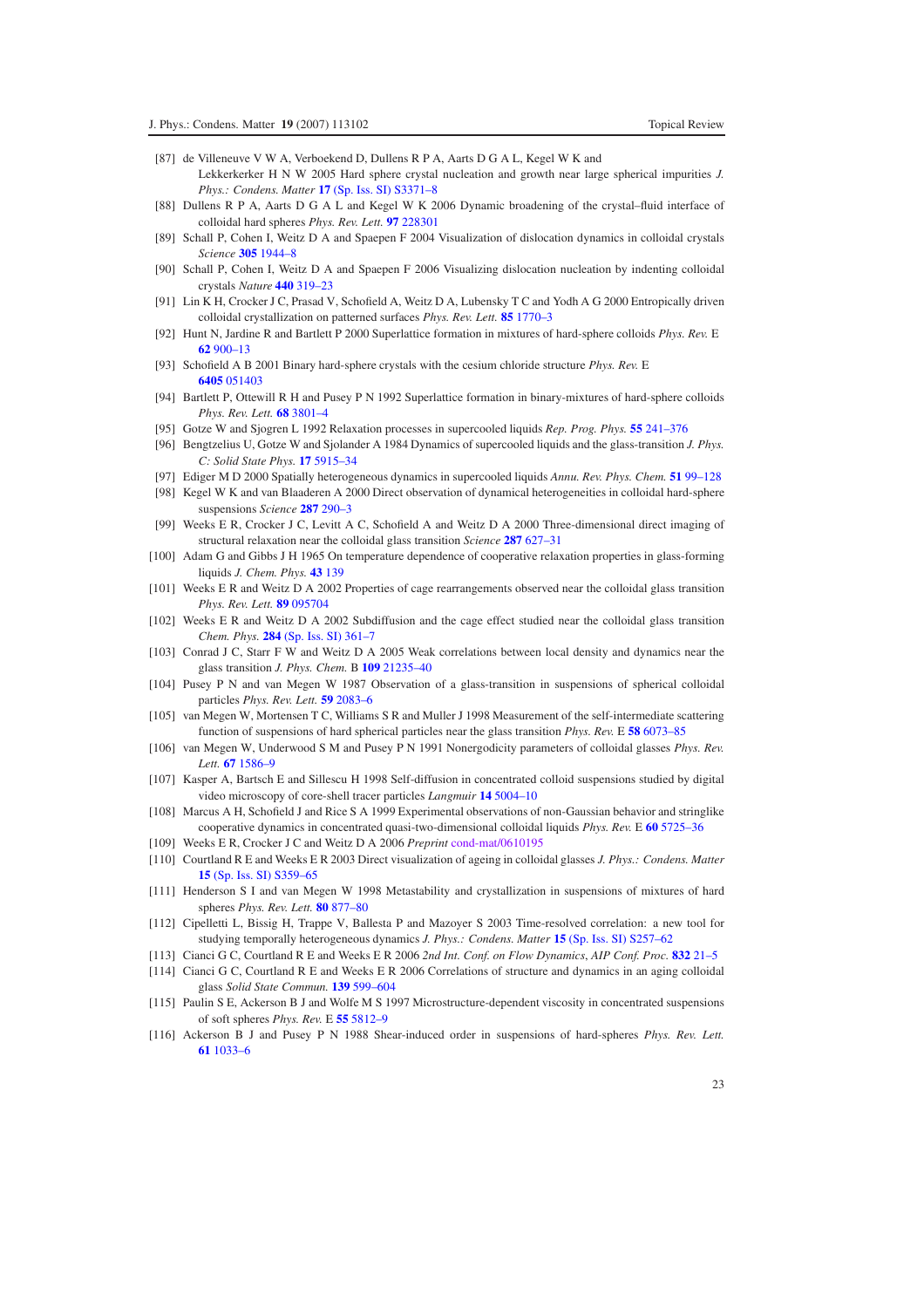- <span id="page-23-2"></span><span id="page-23-1"></span><span id="page-23-0"></span>[117] Haw M D, Poon W C K and Pusey P N 1998 Direct observation of oscillatory-shear-induced order in colloidal suspensions *Phys. Rev.* E **57** [6859–64](http://dx.doi.org/10.1103/PhysRevE.57.6859)
- <span id="page-23-3"></span>[118] Haw M D, Poon W C K, Pusey P N, Hebraud P and Lequeux F 1998 Colloidal glasses under shear strain *Phys. Rev.* E **58** [4673–82](http://dx.doi.org/10.1103/PhysRevE.58.4673)
- <span id="page-23-4"></span>[119] Varadan P and Solomon M J 2003 Direct visualization of flow-induced microstructure in dense colloidal gels by confocal laser scanning microscopy *J. Rheol.* **47** [943–68](http://dx.doi.org/10.1122/1.1579689)
- <span id="page-23-5"></span>[120] Derks D, Wisman H, van Blaaderen A and Imhof A 2004 Confocal microscopy of colloidal dispersions in shear flow using a counter-rotating cone-plate shear cell *J. Phys.: Condens. Matter* **16** [\(Sp. Iss. SI\) S3917–27](http://dx.doi.org/10.1088/0953-8984/16/38/010)
- <span id="page-23-6"></span>[121] Besseling R, Weeks E R, Schofield A B and Poon W C K 2006 *Preprint* [cond-mat/0605247](http://arxiv.org/abs/cond-mat/0605247)
- <span id="page-23-7"></span>[122] Ackerson B J 1990 Shear induced order and shear processing of model hard-sphere suspensions *J. Rheol.* **34** [553–90](http://dx.doi.org/10.1122/1.550096)
- [123] Solomon T and Solomon M J 2006 Stacking fault structure in shear-induced colloidal crystallization *J. Chem. Phys.* **124** [134905](http://dx.doi.org/10.1063/1.2178784)
- [124] Cohen I, Mason T G and Weitz D A 2004 Shear-induced configurations of confined colloidal suspensions *Phys. Rev. Lett.* **93** [046001](http://dx.doi.org/10.1103/PhysRevLett.93.046001)
- <span id="page-23-8"></span>[125] Cohen I, Davidovitch B, Schofield A B, Brenner M P and Weitz D A 2006 Slip, yield, and bands in colloidal crystals under oscillatory shear *Phys. Rev. Lett.* **97** [215502](http://dx.doi.org/10.1103/PhysRevLett.97.215502)
- <span id="page-23-9"></span>[126] Ball R C, Weitz D A, Witten T A and Leyvraz F 1987 Universal kinetics in reaction-limited aggregation *Phys. Rev. Lett.* **58** [274–7](http://dx.doi.org/10.1103/PhysRevLett.58.274)
- [127] Lin M Y, Lindsay H M, Weitz D A, Ball R C, Klein R and Meakin P 1990 Universal reaction-limited colloid aggregation *Phys. Rev.* A **41** [2005–20](http://dx.doi.org/10.1103/PhysRevA.41.2005)
- <span id="page-23-10"></span>[128] Weitz D A and Oliveria M 1984 Fractal structures formed by kinetic aggregation of aqueous gold colloids *Phys. Rev. Lett.* **52** [1433–6](http://dx.doi.org/10.1103/PhysRevLett.52.1433)
- [129] Dinsmore A D and Weitz D A 2002 Direct imaging of three-dimensional structure and topology of colloidal gels *J. Phys.: Condens. Matter* **14** [7581–97](http://dx.doi.org/10.1088/0953-8984/14/33/303)
- <span id="page-23-11"></span>[130] Lu P J, Conrad J C, Wyss H M, Schofield A B and Weitz D A 2006 Fluids of clusters in attractive colloids *Phys. Rev. Lett.* **96** [028306](http://dx.doi.org/10.1103/PhysRevLett.96.028306)
- <span id="page-23-12"></span>[131] Segre P N, Prasad V, Schofield A B and Weitz D A 2001 Glasslike kinetic arrest at the colloidal-gelation transition *Phys. Rev. Lett.* **86** [6042–5](http://dx.doi.org/10.1103/PhysRevLett.86.6042)
- <span id="page-23-13"></span>[132] Sedgwick H, Egelhaaf S U and Poon W C K 2004 Clusters and gels in systems of sticky particles *J. Phys.: Condens. Matter* **16** [\(Sp. Iss. SI\) S4913–22](http://dx.doi.org/10.1088/0953-8984/16/42/009)
- <span id="page-23-14"></span>[133] Campbell A I, Anderson V J, van Duijneveldt J S and Bartlett P 2005 Dynamical arrest in attractive colloids: the effect of long-range repulsion *Phys. Rev. Lett.* **94** [208301](http://dx.doi.org/10.1103/PhysRevLett.94.208301)
- <span id="page-23-15"></span>[134] Groenewold J and Kegel W K 2001 Anomalously large equilibrium clusters of colloids *J. Phys. Chem.* B **105** [11702–9](http://dx.doi.org/10.1021/jp011646w)
- <span id="page-23-16"></span>[135] Groenewold J and Kegel W K 2004 Colloidal cluster phases, gelation and nuclear matter *J. Phys.: Condens. Matter* **16** [\(Sp. Iss. SI\) S4877–86](http://dx.doi.org/10.1088/0953-8984/16/42/006)
- <span id="page-23-17"></span>[136] Varadan P and Solomon M J 2003 Direct visualization of long-range heterogeneous structure in dense colloidal gels *Langmuir* **19** [509–12](http://dx.doi.org/10.1021/la026303j)
- [137] Tohver V, Smay J E, Braem A, Braun P V and Lewis J A 2001 Nanoparticle halos: a new colloid stabilization mechanism *Proc. Natl Acad. Sci. USA* **98** [8950–4](http://dx.doi.org/10.1073/pnas.151063098)
- <span id="page-23-18"></span>[138] Tohver V, Chan A, Sakurada O and Lewis J A 2001 Nanoparticle engineering of complex fluid behavior *Langmuir* **17** [8414–21](http://dx.doi.org/10.1021/la011252w)
- [139] Gilchrist J F, Chan A T, Weeks E R and Lewis J A 2005 Phase behavior and 3d structure of strongly attractive microsphere-nanoparticle mixtures *Langmuir* **21** [11040–7](http://dx.doi.org/10.1021/la051998k)
- [140] Martinez C J, Liu J W, Rhodes S K, Luijten E, Weeks E R and Lewis J A 2005 Interparticle interactions and direct imaging of colloidal phases assembled from microsphere-nanoparticle mixtures *Langmuir* **21** [9978–89](http://dx.doi.org/10.1021/la050382s)
- <span id="page-23-19"></span>[141] Pham K N, Egelhaaf S U, Pusey P N and Poon W C K 2004 Glasses in hard spheres with short-range attraction *Phys. Rev.* E **69** [011503](http://dx.doi.org/10.1103/PhysRevE.69.011503)
- [142] Pham K N, Puertas A M, Bergenholtz J, Egelhaaf S U, Moussaid A, Pusey P N, Schofield A B, Cates M E, Fuchs M and Poon W C K 2002 Multiple glassy states in a simple model system *Science* **296** [104–6](http://dx.doi.org/10.1126/science.1068238)
- [143] Poon W C K, Pham K N, Egelhaaf S U and Pusey P N 2003 'Unsticking' a colloidal glass, and sticking it again *J. Phys.: Condens. Matter* **15** [\(Sp. Iss. SI\) S269–75](http://dx.doi.org/10.1088/0953-8984/15/1/336)
- [144] Dawson K A 2002 The glass paradigm for colloidal glasses, gels, and other arrested states driven by attractive interactions *Curr. Opin. Colloid Interface Sci.* **7** [218–27](http://dx.doi.org/10.1016/S1359-0294(02)00052-3)
- [145] Kaufman L J and Weitz D A 2006 Direct imaging of repulsive and attractive colloidal glasses *J. Chem. Phys.* **125** [074716](http://dx.doi.org/10.1063/1.2227386)